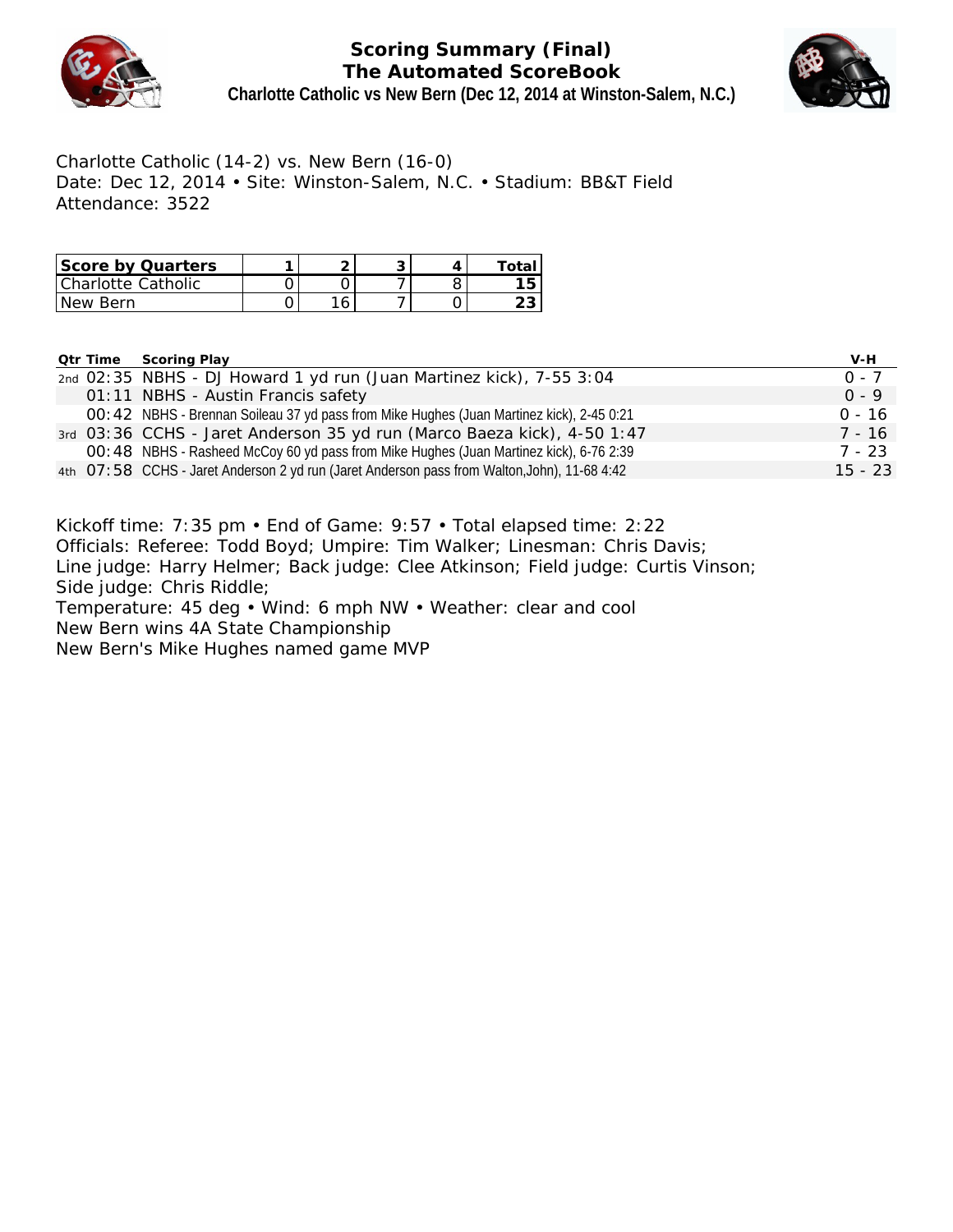

# **Team Statistics (Final) The Automated ScoreBook Charlotte Catholic vs New Bern (Dec 12, 2014 at Winston-Salem, N.C.)**



|                                        | <b>CCHS</b>    | <b>NBHS</b>    |
|----------------------------------------|----------------|----------------|
| FIRST DOWNS                            | 13             | 16             |
| Rushing                                | 7              | 10             |
| Passing                                | 1              | 4              |
| Penalty                                | 5              | $\overline{2}$ |
| NET YARDS RUSHING                      | 147            | 173            |
| <b>Rushing Attempts</b>                | 39             | 43             |
| Average Per Rush                       | 3.8            | 4.0            |
| Rushing Touchdowns                     | $\overline{2}$ | 1              |
| Yards Gained Rushing                   | 172            | 202            |
| Yards Lost Rushing                     | 25             | 29             |
| NET YARDS PASSING                      | 27             | 133            |
| Completions-Attempts-Int               | $2 - 10 - 1$   | $5 - 11 - 1$   |
| Average Per Attempt                    | 2.7            | 12.1           |
| Average Per Completion                 | 13.5           | 26.6           |
| Passing Touchdowns                     | 0              | 2              |
| <b>TOTAL OFFENSE YARDS</b>             | 174            | 306            |
| Total offense plays                    | 49             | 54             |
| Average Gain Per Play                  | 3.6            | 5.7            |
| Fumbles: Number-Lost                   | $1 - 0$        | $3 - 1$        |
| Penalties: Number-Yards                | $5 - 45$       | 13-106         |
| PUNTS-YARDS                            | $3 - 90$       | $3 - 108$      |
| Average Yards Per Punt                 | 30.0           | 36.0           |
| Net Yards Per Punt                     | 30.3           | 35.7           |
| Inside 20                              | 1              | $\overline{2}$ |
| 50+ Yards                              | 0              | 0              |
| Touchbacks                             | $\overline{O}$ | $\mathcal{O}$  |
| Fair catch                             | $\overline{2}$ | 1              |
| KICKOFFS-YARDS                         | $4 - 213$      | $4 - 212$      |
| Average Yards Per Kickoff              | 53.2           | 53.0           |
| Net Yards Per Kickoff                  | 30.0           | 35.0           |
| Touchbacks                             | 0              | Ο              |
| Punt returns: Number-Yards-TD          | $1 - 1 - 0$    | $1 - -1 - 0$   |
| Average Per Return                     | 1.0            | $-1.0$         |
| Kickoff returns: Number-Yds-TD         | $4 - 72 - 0$   | $4 - 93 - 0$   |
| Average Per Return                     | 18.0           | 23.2           |
| Interceptions: Number-Yds-TD           | $1 - 46 - 0$   | 1-4-0          |
| Fumble Returns: Number-Yds-TD          | $0 - 0 - 0$    |                |
|                                        |                | $0 - 0 - 0$    |
| Miscellaneous Yards<br>Possession Time | 0              | 0              |
|                                        | 23:20          | 24:40          |
| 1st Quarter                            | 3:23           | 8:37           |
| 2nd Quarter                            | 6:35           | 5:25           |
| 3rd Quarter                            | 6:57           | 5:03           |
| 4th Quarter                            | 6:25           | 5:35           |
| <b>Third-Down Conversions</b>          | 3 of 9         | 6 of 12        |
| Fourth-Down Conversions                | $0$ of $2$     | 1 of 2         |
| Red-Zone Scores-Chances                | $1 - 1$        | $1 - 2$        |
| Touchdowns                             | $1 - 1$        | $1 - 2$        |
| Field goals                            | $0 - 1$        | $0 - 2$        |
| Sacks By: Number-Yards                 | $3 - 17$       | 1-8            |
| <b>PAT Kicks</b>                       | $1 - 1$        | $3 - 3$        |
| <b>Field Goals</b>                     | $O-O$          | $O-O$          |
| Points off turnovers                   | 7              | 0              |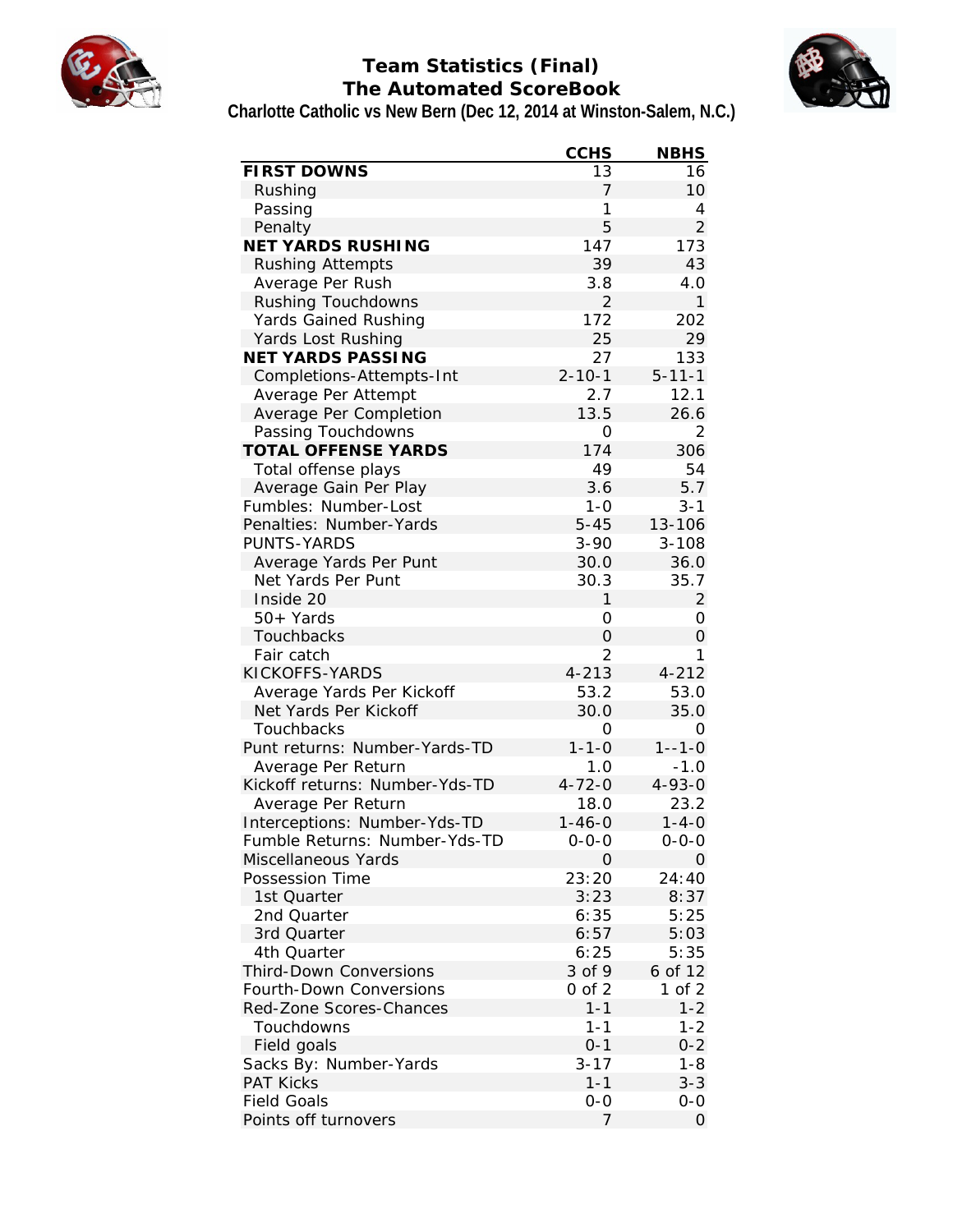

# **Individual Statistics (Final) The Automated ScoreBook Charlotte Catholic vs New Bern (Dec 12, 2014 at Winston-Salem, N.C.)**



### **Charlotte Catholic New Bern**

| Rushing        | No. Gain Loss<br>Net TD<br>Avg<br>Lg                                                                   | Rushing               |                 | No. Gain Loss                 |                      | Net TD                     |                                 | Lg<br>Avg                        |
|----------------|--------------------------------------------------------------------------------------------------------|-----------------------|-----------------|-------------------------------|----------------------|----------------------------|---------------------------------|----------------------------------|
| Jaret Anderson | 15<br>84<br>8<br>76<br>2<br>35<br>5.1                                                                  | Mike Hughes           | 22              | 106                           | 21                   | 85                         | 21<br>0                         | 3.9                              |
| Cole Perry     | 15<br>65<br>$\mathbf{1}$<br>9<br>64<br>0<br>4.3                                                        | DJ Howard             | 7               | 31                            | $\overline{2}$       | 29                         | $\mathbf{1}$                    | 20<br>4.1                        |
| Ryan Miller    | 7<br>23<br>2.7<br>$\overline{4}$<br>19<br>0<br>9                                                       | Rayshi Bolds          | 4               | 22                            | 0                    | 22                         | 0                               | 14<br>5.5                        |
| Clay Lozzi     | $-4.0$<br>1<br>$\Omega$<br>$\overline{4}$<br>$-4$<br>$\Omega$<br>$\Omega$                              | Daekwon Gaston        | 5               | 23                            | $\mathbf{1}$         | 22                         | 0                               | 12<br>4.4                        |
| John Walton    | 0<br>8<br>$-8$<br>$-8.0$<br>1<br>0<br>0                                                                | Craig Stokes          | $\overline{2}$  | 11                            | 0                    | 11                         | $\overline{O}$                  | $\overline{7}$<br>5.5            |
| Totals         | 172<br>$\overline{25}$<br>$\overline{2}$<br>39<br>147<br>35<br>3.8                                     | Brennan Soileau       | $\overline{2}$  | 9                             | 0                    | 9                          | 0                               | 6<br>4.5                         |
|                |                                                                                                        | TEAM                  | 1               | 0                             | 5                    | $-5$                       | 0                               | $-5.0$<br>0                      |
|                |                                                                                                        | Totals                | $\overline{43}$ | 202                           | 29                   | 173                        | 1                               | $\overline{21}$<br>4.0           |
| Passing        | C-A-I<br>Yds TD Long Sack                                                                              | Passing               | $C - A - I$     |                               |                      |                            |                                 | Yds TD Long Sack                 |
| John Walton    | $2 - 10 - 1$<br>27<br>25<br>0<br>1                                                                     | Mike Hughes           | $5 - 11 - 1$    |                               | 133                  | $\overline{c}$             | 60                              | $\overline{3}$                   |
| Totals         | $\overline{0}$<br>$2 - 10 - 1$<br>27<br>25<br>$\mathbf{1}$                                             | Totals                | $5 - 11 - 1$    |                               | 133                  | $\overline{2}$             | 60                              | $\overline{3}$                   |
| Receiving      | Yards<br>TD<br>No.<br>Long                                                                             | Receiving             | No.             | Yards                         | TD                   |                            | Long                            |                                  |
| Jaret Anderson | 25<br>$\overline{0}$<br>25<br>1                                                                        | Rasheed McCoy         | 1               | 60                            |                      | 1                          | 60                              |                                  |
| John Newman    | $\overline{2}$<br>2<br>$\mathsf{O}\xspace$<br>1                                                        | Brennan Soileau       | 1               | 37                            |                      | 1                          | 37                              |                                  |
| Totals         | $\overline{2}$<br>$\overline{27}$<br>$\Omega$<br>$\overline{25}$                                       | <b>Tyric Mccarter</b> | 1               | 17                            |                      | 0                          | 17                              |                                  |
|                |                                                                                                        | Marcus Henderson      | 1               | 13                            |                      | 0                          | 13                              |                                  |
|                |                                                                                                        | Daekwon Gaston        | 1               |                               | 6                    | $\overline{O}$             | 6                               |                                  |
|                |                                                                                                        | Totals                | $\overline{5}$  | 133                           |                      | $\overline{2}$             | 60                              |                                  |
| Punting        | Avg Long In20<br>TВ<br>No.<br>Yds                                                                      | Punting               | No.             | Yds                           |                      |                            | Avg Long In20                   | TВ                               |
| Jack Fonda     | 3<br>90<br>30.0<br>32<br>1<br>$\mathsf O$                                                              | Mike Hughes           | 3               | 108                           | 36.0                 |                            | 38                              | 2<br>0                           |
| Totals         | 3<br>90<br>$\overline{32}$<br>$\mathbf{1}$<br>$\overline{0}$<br>30.0                                   | Totals                | 3               | 108                           | 36.0                 |                            | 38                              | $\overline{2}$<br>$\Omega$       |
|                | Punt<br>Kickoff<br>Intercept                                                                           |                       |                 | Punt                          |                      | Kickoff                    |                                 | Intercept                        |
| Returns        | Lg No Yds<br>Lg No Yds<br>No Yds<br>La                                                                 | Returns               | No Yds          |                               | Lg No Yds            |                            | Lg No Yds                       | Lq                               |
| Ryan Miller    | 1<br>$\overline{O}$<br>$\Omega$<br>$\mathbf{O}$<br>$\Omega$<br>$\Omega$<br>$\mathsf{O}$<br>1<br>1      | <b>Tyric Mccarter</b> | $\mathbf{1}$    | $-1$<br>$\mathbf 0$           | $\overline{0}$       | $\mathbf 0$                | $\Omega$<br>$\Omega$            | 0<br>$\mathbf 0$                 |
| Jack Brigham   | 18<br>$\mathbf 0$<br>$\mathbf 0$<br>0<br>0<br>O<br>1<br>18<br>0                                        | Sha'mond Squires      | 0               | 0<br>$\mathbf{O}$             | $\mathsf{O}\xspace$  | $\mathbf 0$                | 0<br>1                          | 4<br>4                           |
| Angel Marrero  | 13<br>$\mathbf{1}$<br>13<br>$\overline{O}$<br>O<br>0<br>$\mathsf O$<br>$\Omega$<br>$\Omega$            | Andre Showers         | 0               | $\overline{O}$<br>$\mathbf 0$ | $\mathbf{1}$         | 12<br>12                   | $\overline{0}$                  | $\overline{O}$<br>$\mathbf 0$    |
| Matt White     | $\Omega$<br>$\Omega$<br>$\circ$<br>$\Omega$<br>$\Omega$<br>46<br>46<br>$\Omega$<br>$\mathbf{1}$        | Rasheed McCoy         | $\mathsf{O}$    | 0 <br>$\mathbf 0$             | 3                    | 81<br>32                   | $\mathbf 0$                     | $\mathsf{O}$<br>$\overline{O}$   |
| Jaret Anderson | $\mathsf{O}\xspace$<br>0<br>$\mathsf O$<br>$\overline{2}$<br>24<br>0<br>41<br>0<br>0                   | Totals                | $\mathbf{1}$    | $\overline{0}$<br>$-1$        | 4                    | 93                         | $\overline{32}$<br>$\mathbf{1}$ | $\overline{4}$<br>$\overline{4}$ |
| Totals         | $\mathbf{1}$<br>$\mathbf{1}$<br>$\overline{4}$<br>$\overline{72}$<br>1<br>24<br>1<br>46<br>46          |                       |                 |                               |                      |                            |                                 |                                  |
| Field goals    | Qtr<br>Time<br>Dist<br>Result                                                                          | Field goals           | Qtr             | Time                          | Dist                 |                            | Result                          |                                  |
| Kickoffs       | Yards<br>TВ<br>ОB<br>No.<br>Avg                                                                        | Kickoffs              | No.             | Yards                         |                      | Avg                        | ΤВ                              | $\overline{OB}$                  |
| Jack Fonda     | 53.2<br>$\overline{O}$<br>$\overline{O}$<br>$\overline{4}$<br>213                                      | Juan Martinez         | $\overline{4}$  | 212                           |                      | 53.0                       | $\Omega$                        | $\Omega$                         |
|                |                                                                                                        |                       |                 |                               |                      |                            |                                 |                                  |
| All-purpose    | Rcv<br>KR<br>PR<br>IR<br>Run<br>Total                                                                  | All-purpose           | Run             | Rcv                           | KR                   | PR                         | IR                              | Total                            |
| Jaret Anderson | 25<br>41<br>$\Omega$<br>$\mathbf{O}$<br>142<br>76                                                      | Rasheed McCoy         | 0               | 60                            | 81                   | $\Omega$                   | $\mathbf 0$                     | 141                              |
| Cole Perry     | $\mathbf 0$<br>64<br>O<br>$\circ$<br>0<br>64                                                           | Mike Hughes           | 85              | $\mathbf 0$                   | $\circ$              | 0                          | 0                               | 85                               |
| Matt White     | $\Omega$<br>$\Omega$<br>$\Omega$<br>$\Omega$<br>46<br>46<br>19<br>$\Omega$<br>$\Omega$<br>1<br>O<br>20 | Brennan Soileau       | 9<br>29         | 37<br>$\Omega$                | $\Omega$<br>$\Omega$ | $\overline{O}$<br>$\Omega$ | 0<br>$\Omega$                   | 46<br>29                         |
| Ryan Miller    |                                                                                                        | DJ Howard             |                 |                               |                      |                            |                                 |                                  |

FUMBLES: Charlotte Catholic-Angel Marrero 1-0. New Bern-Rasheed McCoy 1-0; Rayshi Bolds 1-0; Mike Hughes 1-1.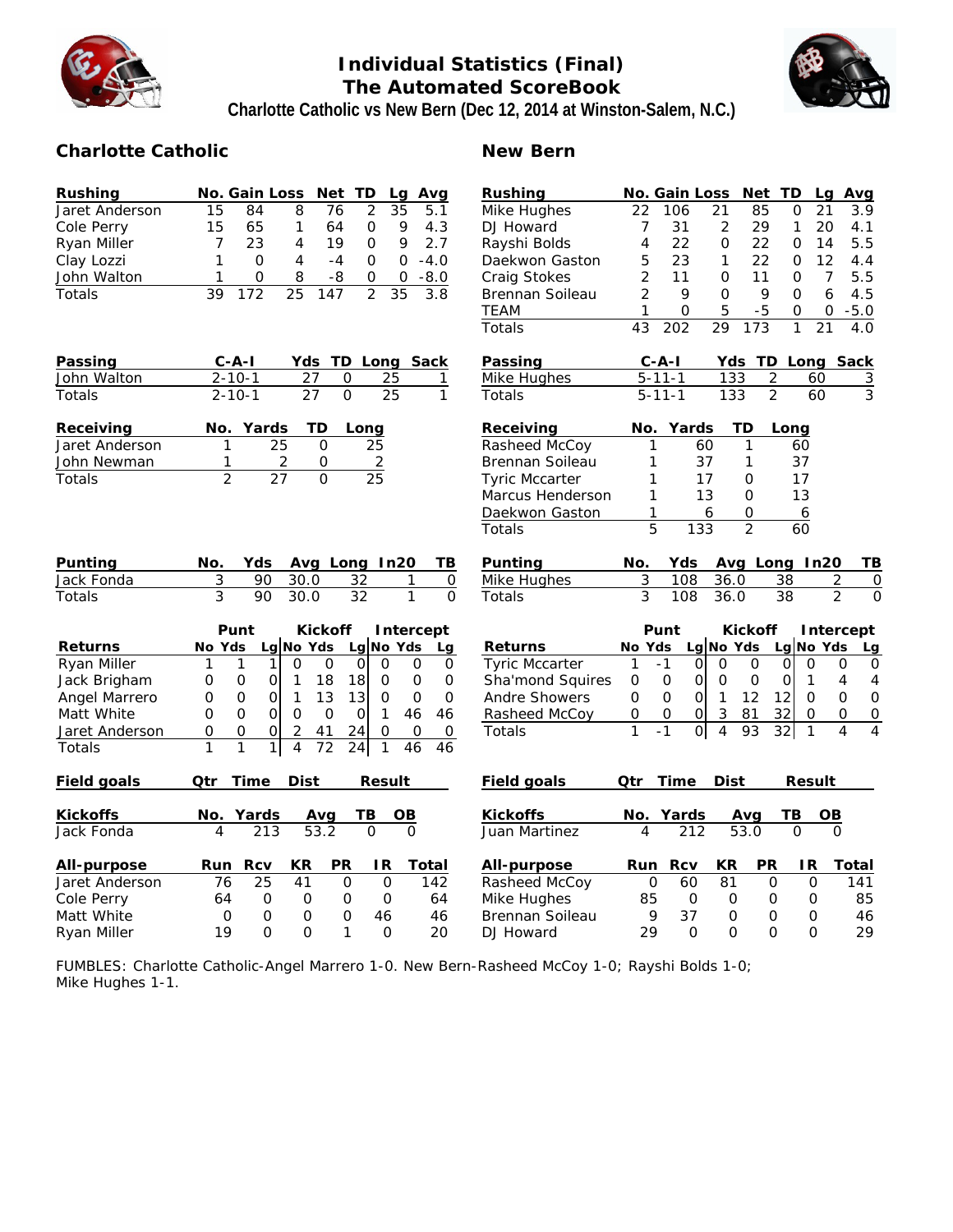

#### **Defensive Statistics (Final) The Automated ScoreBook Charlotte Catholic vs New Bern (Dec 12, 2014 at Winston-Salem, N.C.)**



| #              | Charlotte Catholic   | Solo                 |                      |                 | Ast Total Sacks-Yds      | TFL-Yds        |                | FF FR-Yds | Int-Yds BrUp |                | <b>Blks</b>    | QBH            |
|----------------|----------------------|----------------------|----------------------|-----------------|--------------------------|----------------|----------------|-----------|--------------|----------------|----------------|----------------|
|                | 56 Braedon Mead      | 4                    | 6                    | 10              |                          | $0.5 - 1$      |                |           |              |                |                |                |
|                | 12 Xander Gagnon     | 3                    | 6                    | 9               | $1.0 - 7$                | $1.5 - 8$      |                |           |              |                |                |                |
| 5              | Matt White           | 6                    | 1                    | $\overline{7}$  | $1.0 - 9$                | $1.0 - 9$      |                |           | $1 - 46$     |                |                |                |
|                | 85 Owen Hall         | $\mathbf{1}$         | 6                    | $\overline{7}$  | $\overline{\phantom{a}}$ | $0.5 - 1$      | $\mathbf{1}$   |           |              |                |                |                |
|                | 78 Jake Trumpower    | 4                    | $\overline{2}$       | 6               |                          | ÷,             |                |           |              |                |                |                |
|                | 13 Alex Lapiana      | $\overline{2}$       | 3                    | 5               | $\blacksquare$           | $1.0 - 1$      |                |           |              |                |                |                |
|                | 89 Patrick McElravey | $\overline{2}$       | 3                    | 5               | $1.0 - 1$                | $1.5 - 2$      | L              |           |              |                |                |                |
|                | 27 Keenan MacQuarrie | $\overline{2}$       | $\overline{2}$       | $\overline{4}$  |                          |                | $\overline{a}$ | $1 - 0$   |              |                |                |                |
| 9              | Jack Speidel         | 2                    | 1                    | 3               | $\overline{a}$           | $\overline{a}$ |                |           |              |                |                |                |
|                | 40 Joseph Lapiana    | 0                    | 3                    | 3               |                          |                |                |           |              |                |                |                |
|                | 45 Michael Wilson    | 0                    | 3                    | 3               |                          | $0.5 - 1$      |                |           |              |                |                |                |
|                | 31 Andrew Brouse     | 1                    | $\mathbf{1}$         | $\overline{2}$  |                          |                |                |           |              |                |                |                |
|                | 30 Josh Boll         | 1                    | 1                    | $\overline{2}$  |                          |                | 1              |           |              |                |                |                |
|                | 65 Matt Kowaleski    | 1                    | $\Omega$             | $\mathbf{1}$    |                          |                |                |           |              |                |                |                |
|                | 54 Greyson Krone     | 1                    | 0                    | 1               |                          |                |                |           |              |                |                |                |
|                | 10 Ryan Miller       | 0                    | $\mathbf{1}$         | $\mathbf{1}$    |                          |                |                |           |              |                |                |                |
|                | 6 Connor Miller      | $\mathbf{O}$         | 1                    | 1               |                          | $0.5 - 1$      |                |           |              |                |                |                |
|                | Totals               | 30                   | 40                   | $\overline{70}$ | $3.0 - 17$               | $7.0 - 24$     | 3              | $1 - 0$   | $1 - 46$     | $\overline{0}$ | $\overline{0}$ | $\overline{0}$ |
|                |                      |                      |                      |                 |                          |                |                |           |              |                |                |                |
|                |                      |                      |                      |                 |                          |                |                |           |              |                |                |                |
|                | # New Bern           | Solo                 |                      |                 | Ast Total Sacks-Yds      | TFL-Yds        |                | FF FR-Yds | Int-Yds BrUp |                | Blks QBH       |                |
| $\overline{2}$ | Sha'mond Squires     | $\overline{2}$       | 5                    | 7               |                          |                |                |           | $1 - 4$      |                |                |                |
| $\overline{7}$ | Rasheed McCoy        | $\overline{4}$       | $\overline{2}$       | 6               |                          |                |                |           |              |                |                |                |
| 3              | Aaron Tatum          | 1                    | 5                    | 6               |                          |                |                |           |              |                |                |                |
|                | 19 Cypress Borden    | 1                    | 5                    | 6               |                          | $0.5 - 2$      |                |           |              |                |                |                |
|                | 56 Albert Williams   | 1                    | 5                    | 6               | $\sim$                   | $0.5 - 2$      | ÷,             |           |              |                |                |                |
|                | 15 Juan Frazier      | $\overline{4}$       | $\mathbf{1}$         | 5               |                          |                |                |           |              |                |                |                |
|                | 4 Austin Francis     | $\overline{2}$       | $\overline{2}$       | $\overline{4}$  | $1.0 - 8$                | $1.5 - 9$      |                |           |              |                |                |                |
|                | 43 Charles Nobles    | $\mathbf{1}$         | 3                    | $\overline{4}$  |                          |                |                |           |              |                |                |                |
|                | 13 Rodney Pender     | 1                    | 3                    | 4               |                          | $0.5 - 2$      |                |           |              |                |                |                |
|                | 42 Anthony Medler    | $\overline{2}$       | $\mathbf{1}$         | 3               |                          | $1.0 - 4$      |                |           |              |                |                |                |
|                | 23 Brennan Soileau   | $\overline{2}$       | 1                    | 3               |                          | $1.5 - 3$      |                |           |              |                |                |                |
|                | 6 Tyric Mccarter     | 1                    | $\overline{2}$       | 3               |                          | $1.0 - 2$      |                |           |              | 1              |                |                |
|                | 11 Nyjhai Benjamin   | 1                    | 1                    | $\overline{2}$  |                          |                |                |           |              |                |                |                |
|                | 24 Trekel Lockett    | 1                    | $\mathbf{1}$         | $\overline{2}$  |                          |                |                |           |              |                |                |                |
|                | 14 Andre Showers     | 0                    | $\overline{2}$       | $\overline{2}$  | $\overline{\phantom{a}}$ | $0.5 - 1$      |                |           |              |                |                |                |
|                | 50 Cal Hanford       | 1                    | $\overline{O}$       | 1               |                          |                |                |           |              |                |                |                |
|                | 52 Patrick Laureigh  | 0<br>$\overline{25}$ | 1<br>$\overline{40}$ | 1<br>65         | $1.0 - 8$                | $7.0 - 25$     |                |           |              |                |                |                |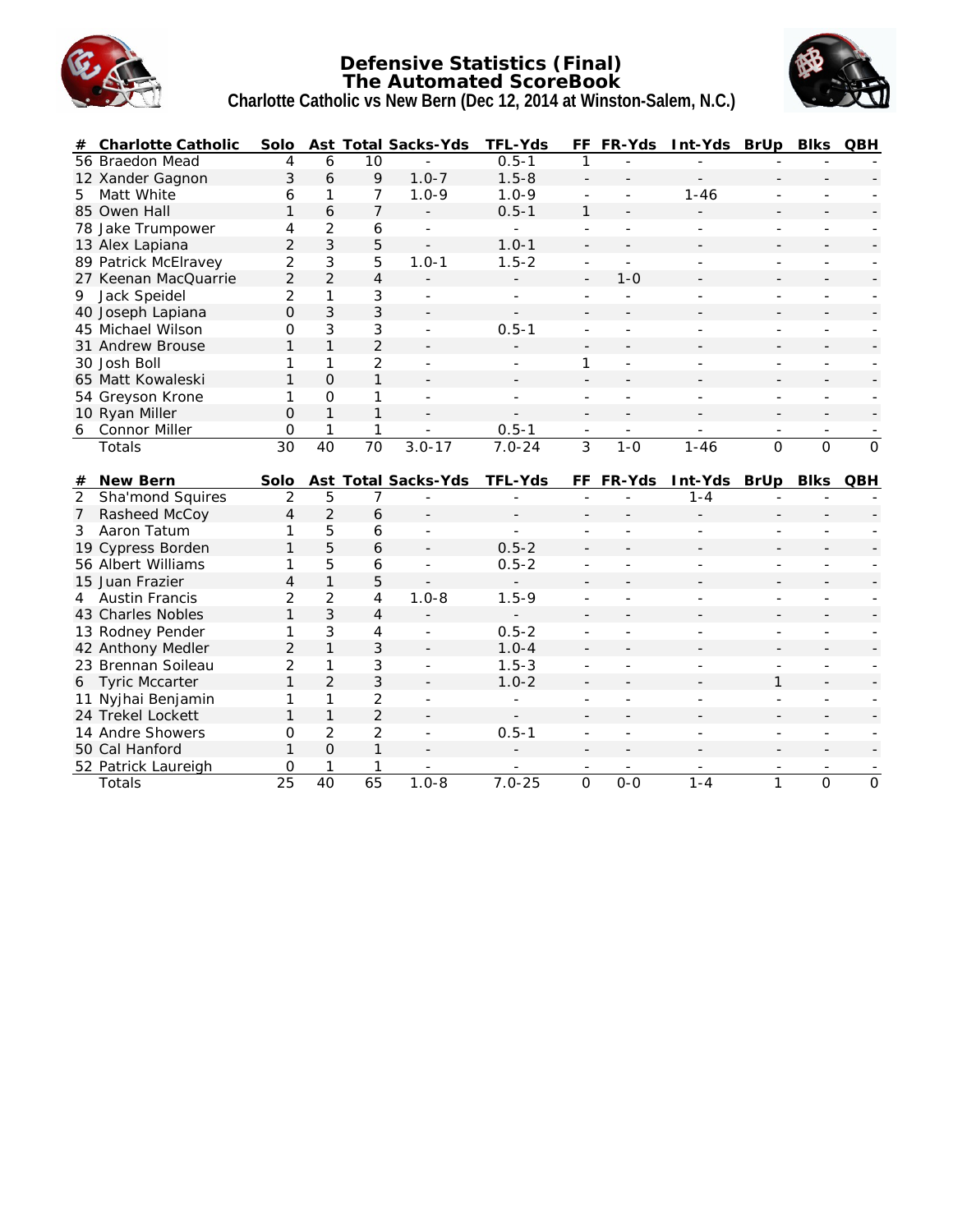

# **Drive Chart (By Team) (Final) The Automated ScoreBook**



| Charlotte Catholic vs New Bern (Dec 12, 2014 at Winston-Salem, N.C.) |  |  |
|----------------------------------------------------------------------|--|--|
|                                                                      |  |  |

|             |     |                 | Drive Started |                |                  |       | Drive Ended  | Consumed                              |      |
|-------------|-----|-----------------|---------------|----------------|------------------|-------|--------------|---------------------------------------|------|
| Team        | Qtr | Spot            | Гіmе          | Obtained       | Spot             | Time  | How lost     | Yds<br>PI<br>$\overline{\phantom{a}}$ | TOP  |
| <b>CCHS</b> | 1st | V <sub>06</sub> | 09:09         | Punt           | V10              | 07:24 | Punt         | 3<br>- 4                              | 1:45 |
| <b>CCHS</b> |     | <b>H48</b>      | 01:38         | Interception   | H36              | 11:09 | Downs        | $6 - 12$                              | 2:29 |
| <b>CCHS</b> | 2nd | VO5             | 09:17         | Punt           | V <sub>26</sub>  | 05:39 | Punt         | $5 - 21$                              | 3:38 |
| <b>CCHS</b> |     | V <sub>06</sub> | 02:28         | <b>Kickoff</b> | V <sub>0</sub>   | 01:11 | *SAFETY      | (6)<br>3<br>$\overline{\phantom{a}}$  | 1:17 |
| <b>CCHS</b> |     | V33             | 00:37         | Kickoff        | V48              | 00:00 | End of half  | 2 - 15                                | 0:37 |
| <b>CCHS</b> | 3rd | V <sub>24</sub> | 11:54         | <b>Kickoff</b> | H47              | 07:38 | Punt         | 7 - 29                                | 4:16 |
| <b>CCHS</b> |     | V50             | 05:23         | Fumble         | H <sub>0</sub>   | 03:36 | *TOUCHDOWN   | -50<br>4 -                            | 1:47 |
| <b>CCHS</b> |     | V <sub>32</sub> | 00:40         | <b>Kickoff</b> | H <sub>O</sub> O | 07:58 | *TOUCHDOWN   | 11<br>- 68                            | 4:42 |
| <b>CCHS</b> | 4th | V22             | 04:14         | Punt           | H47              | 01:51 | Interception | - 31<br>8                             | 2:23 |

|                        | 1st     | 2nd          | 3rd     | 4th     | 1st     | 2nd     |         |
|------------------------|---------|--------------|---------|---------|---------|---------|---------|
| Charlotte Catholic     | Otr     | Otr          | ∩tr     | ∩tr     | Half    | Half    | Total   |
| Time of possession     | 03:23   | 06:35        | 06:57   | 06:25   | 09:58   | 13.22   | 23:20   |
| 3rd down conversions   | $0 - 1$ | $0 - 3$      | $1 - 2$ | $2 - 3$ | $0 - 4$ | $3 - 5$ | $3-9$   |
| Average field position | V29     | V14          | V35     | V22     | V20     | V32     | V25     |
| 4th down conversions   | 0-0     | $\Omega - 1$ | റ-റ     | $0 - 1$ | $0 - 1$ | $0 - 1$ | $0 - 2$ |

|             |                 |                      |       | <b>Drive Started</b> |                 |                 |       |         | Drive Ended  |       |                                | Consumed |            |
|-------------|-----------------|----------------------|-------|----------------------|-----------------|-----------------|-------|---------|--------------|-------|--------------------------------|----------|------------|
| Team        | Qtr             | Spot                 | Time  |                      | Obtained        | Spot            | Time  |         | How lost     |       | PI                             | - Yds    | <b>TOP</b> |
| <b>NBHS</b> | 1st             | H31                  | 12:00 |                      | Kickoff         | V44             | 09:09 |         | Punt         |       | 7 - 25                         |          | 2:51       |
| <b>NBHS</b> |                 | V40                  | 07:24 |                      | Punt            | V <sub>24</sub> | 01:38 |         | Interception | 11    | $\overline{\phantom{a}}$       | 16       | 5:46       |
| <b>NBHS</b> | 2 <sub>nd</sub> | H <sub>36</sub>      | 11:09 |                      | Downs           | V43             | 09:17 |         | Punt         |       | $4 - 21$                       |          | 1:52       |
| <b>NBHS</b> |                 | H45                  | 05:39 |                      | Punt            | V <sub>0</sub>  | 02:35 |         | *TOUCHDOWN   |       | 7 - 55                         |          | 3:04       |
| <b>NBHS</b> |                 | V45                  | 01:03 |                      | Kickoff         | V <sub>0</sub>  | 00:42 |         | *TOUCHDOWN   |       | 2.<br>$\overline{\phantom{a}}$ | 45       | 0:21       |
| <b>NBHS</b> | 3rd             | H <sub>15</sub>      | 07:38 |                      | Punt            | H <sub>50</sub> | 05:23 |         | Fumble       |       | $5 - 35$                       |          | 2:15       |
| <b>NBHS</b> |                 | H <sub>24</sub>      | 03:27 |                      | Kickoff         | V <sub>0</sub>  | 00:48 |         | *TOUCHDOWN   |       | 6 -                            | 76       | 2:39       |
| <b>NBHS</b> | 4th             | H <sub>15</sub>      | 07:50 |                      | Kickoff         | H47             | 04:14 |         | Punt         |       | $6 - 32$                       |          | 3:36       |
| <b>NBHS</b> |                 | H35                  | 01:51 |                      | Interception    | H45             | 00:00 |         | End of half  |       | 6                              | $-10$    | 1:51       |
|             |                 |                      |       |                      |                 |                 |       |         |              |       |                                |          |            |
|             |                 |                      |       | 1st                  | 2 <sub>nd</sub> | 3rd             |       | 4th     | 1st          | 2nd   |                                |          |            |
|             | New Bern        |                      |       | Otr                  | Otr             | Qtr             |       | Otr     | Half         | Half  |                                | Total    |            |
|             |                 | Time of possession   |       | 08:37                | 05:25           | 05:03           |       | 05:35   | 14:02        | 10:38 |                                | 24:40    |            |
|             |                 | 3rd down conversions |       | $1 - 4$              | $1 - 2$         | $2 - 2$         |       | $2 - 4$ | $2 - 6$      | $4-6$ |                                | $6 - 12$ |            |

Average field position H45 H45 H19 H25 H45 H22 H35 4th down conversions 1-2 0-0 0-0 0-0 1-2 0-0 1-2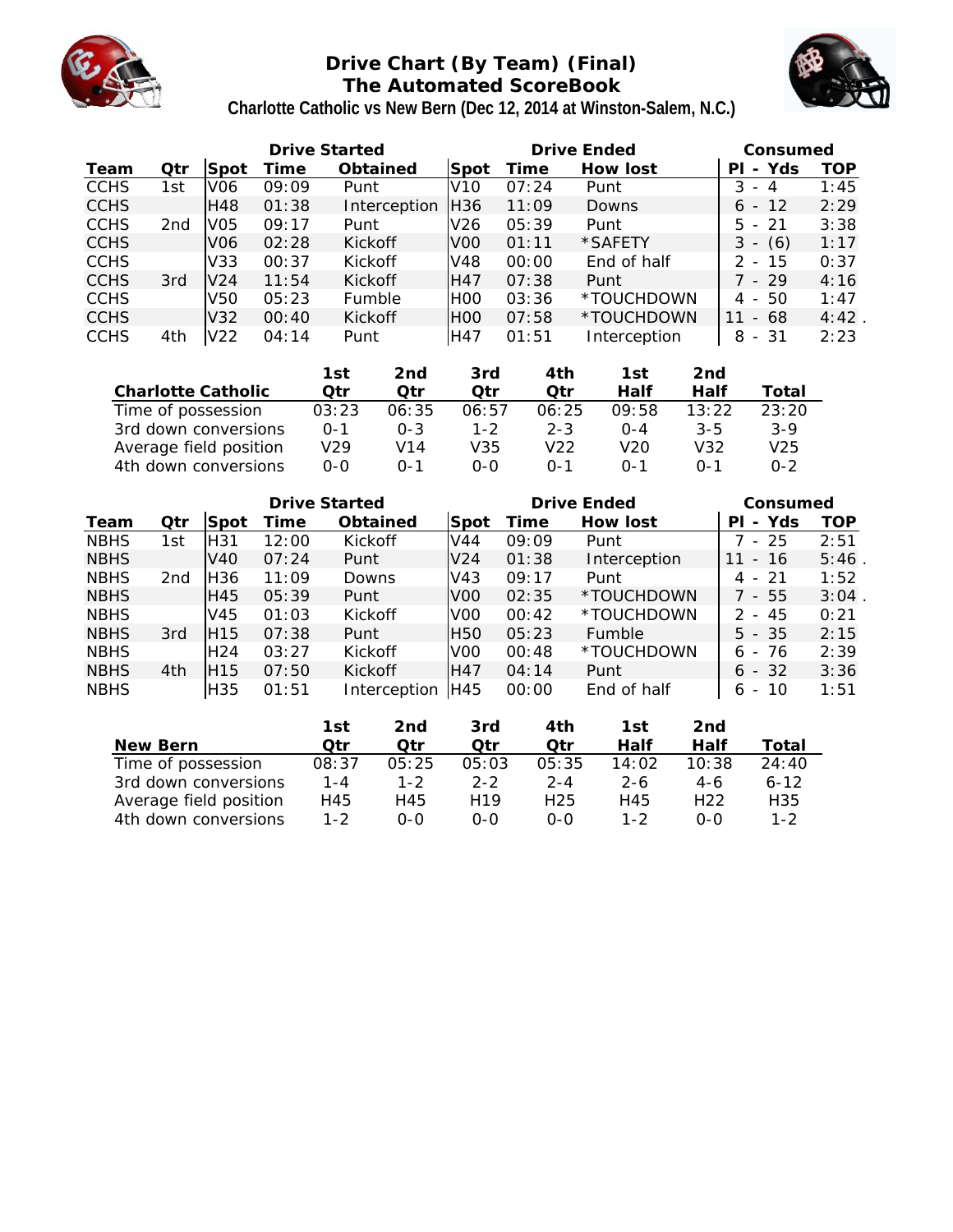

# **Drive Chart (By Quarter) (Final) The Automated ScoreBook**



# **Charlotte Catholic vs New Bern (Dec 12, 2014 at Winston-Salem, N.C.)**

|             |                 |                 | Drive Started |              |                 |       | Drive Ended  | Consumed                            |            |
|-------------|-----------------|-----------------|---------------|--------------|-----------------|-------|--------------|-------------------------------------|------------|
| Team        | Qtr             | Spot            | Time          | Obtained     | Spot            | Time  | How lost     | - Yds<br>ΡL                         | <b>TOP</b> |
| <b>NBHS</b> | 1st             | H31             | 12:00         | Kickoff      | V44             | 09:09 | Punt         | 7 - 25                              | 2:51       |
| <b>CCHS</b> |                 | V <sub>06</sub> | 09:09         | Punt         | V <sub>10</sub> | 07:24 | Punt         | 3<br>$-4$                           | 1:45       |
| <b>NBHS</b> |                 | V40             | 07:24         | Punt         | V <sub>24</sub> | 01:38 | Interception | 16<br>$\overline{\phantom{a}}$      | 5:46       |
| <b>CCHS</b> |                 | H48             | 01:38         | Interception | H36             | 11:09 | Downs        | $6 - 12$                            | 2:29       |
| <b>NBHS</b> | 2 <sub>nd</sub> | H36             | 11:09         | Downs        | V43             | 09:17 | Punt         | 21<br>4<br>$\overline{\phantom{a}}$ | 1:52       |
| <b>CCHS</b> |                 | V <sub>05</sub> | 09:17         | Punt         | V <sub>26</sub> | 05:39 | Punt         | $5 - 21$                            | 3:38       |
| <b>NBHS</b> |                 | H45             | 05:39         | Punt         | V <sub>00</sub> | 02:35 | *TOUCHDOWN   | 7 - 55                              | 3:04       |
| <b>CCHS</b> |                 | V <sub>06</sub> | 02:28         | Kickoff      | V <sub>00</sub> | 01:11 | *SAFETY      | $3 - (6)$                           | 1:17       |
| <b>NBHS</b> |                 | V45             | 01:03         | Kickoff      | V <sub>0</sub>  | 00:42 | *TOUCHDOWN   | 45<br>$2 -$                         | 0:21       |
| <b>CCHS</b> |                 | V33             | 00:37         | Kickoff      | V48             | 00:00 | End of half  | $2 - 15$                            | 0:37       |
| <b>CCHS</b> | 3rd             | V <sub>24</sub> | 11:54         | Kickoff      | H47             | 07:38 | Punt         | 7 - 29                              | 4:16       |
| <b>NBHS</b> |                 | H15             | 07:38         | Punt         | <b>H50</b>      | 05:23 | Fumble       | $5 - 35$                            | 2:15       |
| <b>CCHS</b> |                 | V50             | 05:23         | Fumble       | H <sub>0</sub>  | 03:36 | *TOUCHDOWN   | 50<br>4 -                           | 1:47       |
| <b>NBHS</b> |                 | H <sub>24</sub> | 03:27         | Kickoff      | V <sub>00</sub> | 00:48 | *TOUCHDOWN   | 76<br>6 -                           | 2:39       |
| <b>CCHS</b> |                 | V32             | 00:40         | Kickoff      | IHOO            | 07:58 | *TOUCHDOWN   | 11<br>68<br>$-$                     | 4:42       |
| <b>NBHS</b> | 4th             | H <sub>15</sub> | 07:50         | Kickoff      | <b>H47</b>      | 04:14 | Punt         | $6 - 32$                            | 3:36       |
| <b>CCHS</b> |                 | V22             | 04:14         | Punt         | H47             | 01:51 | Interception | -31<br>8<br>$\sim$                  | 2:23       |
| <b>NBHS</b> |                 | H35             | 01:51         | Interception | IH45            | 00:00 | End of half  | $6 - 10$                            | 1:51       |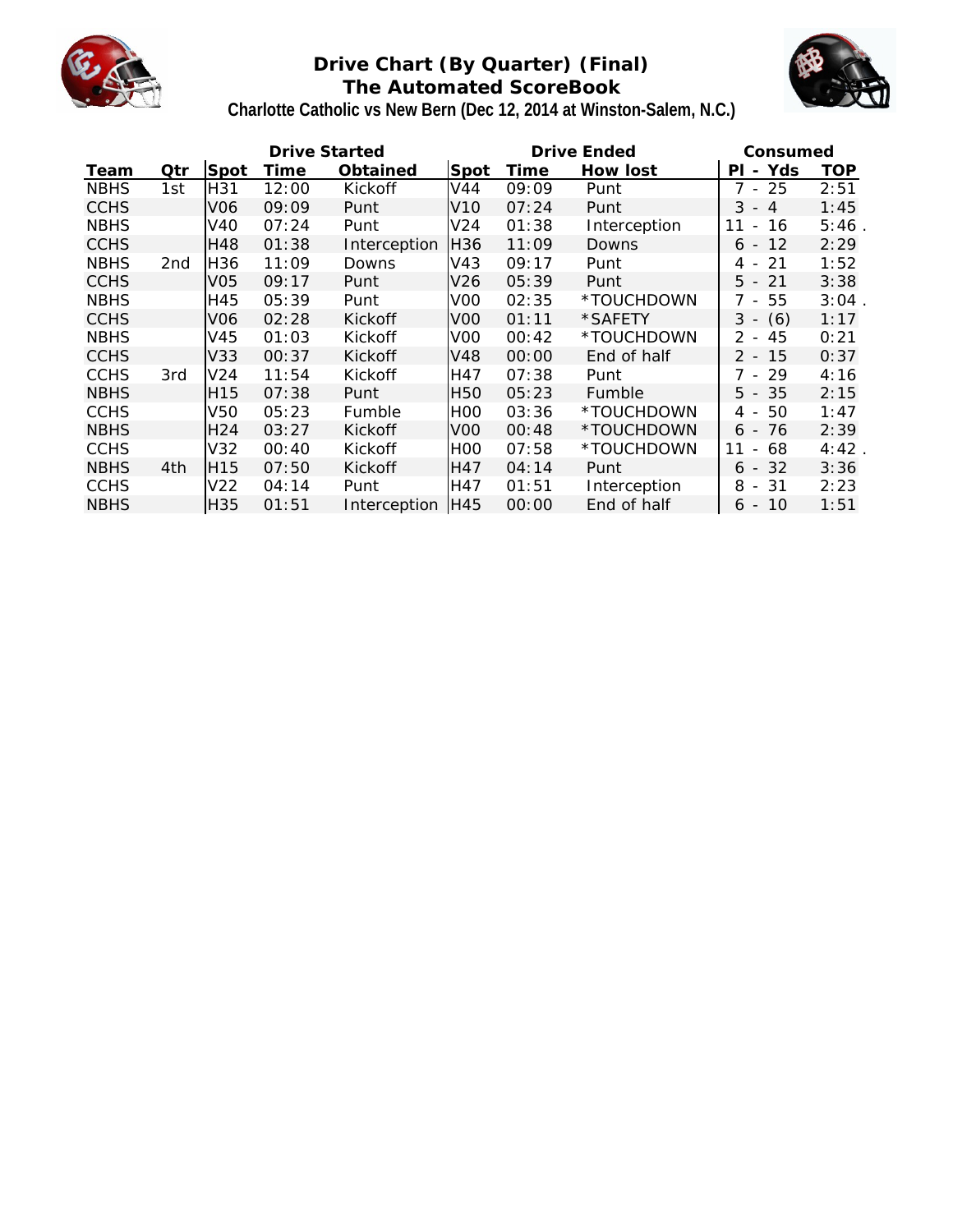**Play-by-Play Summary (1st quarter) Charlotte Catholic vs New Bern (Dec 12, 2014 at Winston-Salem, N.C.)**





|                                      | CCHS wins the toss and elects to defer.                                                                                                          |                |
|--------------------------------------|--------------------------------------------------------------------------------------------------------------------------------------------------|----------------|
|                                      | Fonda, Jack kickoff 41 yards to the NBHS19, Showers, Andre return 12 yards to the NBHS31                                                         |                |
| 1-10 Nbhs 31                         | (Krone, Greyson).<br>Hughes, Mike rush for 6 yards to the NBHS37 (MacQuarrie, K.).                                                               |                |
| 2-4 Nbhs 37                          | Bolds, Rayshi rush for 5 yards to the NBHS42, 1ST DOWN NBHS (Trumpower, Jake).                                                                   | R1             |
| 1-10 Nbhs 42                         | Hughes, Mike rush for 5 yards to the NBHS47 (Hall, Owen; Mead, Braedon).                                                                         |                |
| Nbhs 47<br>$2 - 5$                   | Stokes, Craig rush for 7 yards to the CCHS46, 1ST DOWN NBHS (Speidel, Jack; White, Matt).                                                        | R <sub>2</sub> |
| 1-10 Cchs 46                         | Gaston, Daekwon rush for 4 yards to the CCHS42 (Speidel, Jack).                                                                                  |                |
| $2 - 6$<br>Cchs 42                   | Hughes, Mike rush for loss of 2 yards to the CCHS44 (Miller, Connor; Mead, Braedon).                                                             |                |
| $3 - 8$<br>Cchs 44                   | Hughes, Mike pass incomplete to Gaston, Daekwon.                                                                                                 |                |
| $4 - 8$<br>Cchs 44                   | Hughes, Mike punt 38 yards to the CCHS6, fair catch by Lapiana, Alex.                                                                            |                |
|                                      | 7 plays, 25 yards, 2:51                                                                                                                          |                |
|                                      | CHARLOTTE CATHOLIC drive start at 09:09.                                                                                                         |                |
| 1-10 Cchs 06                         | Perry, Cole rush for 6 yards to the CCHS12 (Williams, Albert; Nobles, Charles).                                                                  |                |
| Cchs 12<br>2-4<br>Cchs 10<br>$3 - 6$ | Miller, Ryan rush for loss of 2 yards to the CCHS10 (Francis, Austin; Showers, Andre).<br>Walton, John pass incomplete to Fishbaugh, Jack.       |                |
| Cchs 10<br>4-6                       | Fonda, Jack punt 29 yards to the CCHS39, Mccarter, Tyric return -1 yards to the CCHS40                                                           |                |
|                                      | (Miller, Ryan; Lapiana, Joseph).                                                                                                                 |                |
|                                      | 3 plays, 4 yards, 1:45                                                                                                                           |                |
| NEW BERN drive start at 07:24.       |                                                                                                                                                  |                |
| 1-10 Cchs 40                         | Hughes, Mike rush for 3 yards to the CCHS37 (Hall, Owen; Trumpower, Jake).                                                                       |                |
| 2-7 Cchs 37                          | Howard, DJ rush for 1 yard to the CCHS36 (McElravey, Pat.; Hall, Owen).                                                                          |                |
| $3 - 6$<br>Cchs 36                   | Hughes, Mike pass complete to Henderson, Marc. for 13 yards to the CCHS23, 1ST DOWN NBHS<br>(White, Matt).                                       | P <sub>3</sub> |
| 1-10 Cchs 23                         | Gaston, Daekwon rush for loss of 1 yard to the CCHS24 (Gagnon, Xander; Lapiana, Alex).                                                           |                |
| 2-11 Cchs 24                         | PENALTY NBHS false start 5 yards to the CCHS29.                                                                                                  |                |
| 2-16 Cchs 29                         | Hughes, Mike rush for 3 yards to the CCHS26 (White, Matt).                                                                                       |                |
| 3-13 Cchs 26                         | Hughes, Mike pass complete to Gaston, Daekwon for 6 yards to the CCHS20 (MacQuarrie, K.).                                                        |                |
| 4-7 Cchs 20                          | Hughes, Mike rush for 9 yards to the CCHS11, 1ST DOWN NBHS (Trumpower, Jake).                                                                    | R4             |
| 1-10 Cchs 11                         | Howard, DJ rush for 3 yards to the CCHS8 (Speidel, Jack), PENALTY NBHS holding 7 yards to                                                        |                |
|                                      | the CCHS18, NO PLAY.                                                                                                                             |                |
| 1-17 Cchs 18                         | Hughes, Mike sacked for loss of 9 yards to the CCHS27 (White, Matt).                                                                             |                |
| 2-26 Cchs 27<br>3-23 Cchs 24         | Hughes, Mike rush for 3 yards to the CCHS24 (Gagnon, Xander; Wilson, Michael).<br>Hughes, Mike pass incomplete to Mccarter, Tyric, dropped pass. |                |
| 4-23 Cchs 24                         | Hughes, Mike pass intercepted by White, Matt at the CCHS6, White, Matt return 46 yards to                                                        |                |
|                                      | the NBHS48 (Hanford, Cal).                                                                                                                       |                |
|                                      | 11 plays, 16 yards, 5:46                                                                                                                         |                |
|                                      | CHARLOTTE CATHOLIC drive start at 01:38.                                                                                                         |                |
| 1-10 Nbhs 48                         | Anderson, Jaret rush for 8 yards to the NBHS40, out-of-bounds (Frazier, Juan).                                                                   |                |
| $2 - 2$<br>Nbhs 40                   | Perry, Cole rush for no gain to the NBHS40 (Williams, Albert; Medler, Anthony).                                                                  |                |
| $3 - 2$<br>Nbhs 40                   | PENALTY NBHS encroachment 5 yards to the NBHS35, 1ST DOWN CCHS.                                                                                  | X1             |
| 1-10 Nbhs 35                         | Lozzi, Clay rush for loss of 4 yards to the NBHS39 (Williams, Albert; Soileau, Brennan).                                                         |                |
|                                      | END OF 1st QUARTER: New Bern 0, Charlotte Catholic 0                                                                                             |                |
|                                      | <b>The County of County</b><br>$4 - 1$ D $-1$ $-2$                                                                                               |                |

|                                |       | Time             |                         | 1st Downs |          |                                  |                | Conversions    |                  |                                     |                 |
|--------------------------------|-------|------------------|-------------------------|-----------|----------|----------------------------------|----------------|----------------|------------------|-------------------------------------|-----------------|
| Quarter Summarv                | Score | Poss             |                         | P.        | X.       |                                  | 3rd            | 4th            | Rushina          | Passing                             | Penalties       |
| Charlotte Catholic<br>New Bern |       | 0.03:23<br>08:37 | $\cap$<br>$\mathcal{S}$ | $\cap$    | $\Omega$ | $\overline{1}$<br>$\overline{4}$ | ∩-1<br>$1 - 4$ | റ-റ<br>$1 - 2$ | 5-8<br>$13 - 34$ | $0 - 1 - 0 - 0$<br>$2 - 5 - 1 - 19$ | ი-ი<br>$3 - 17$ |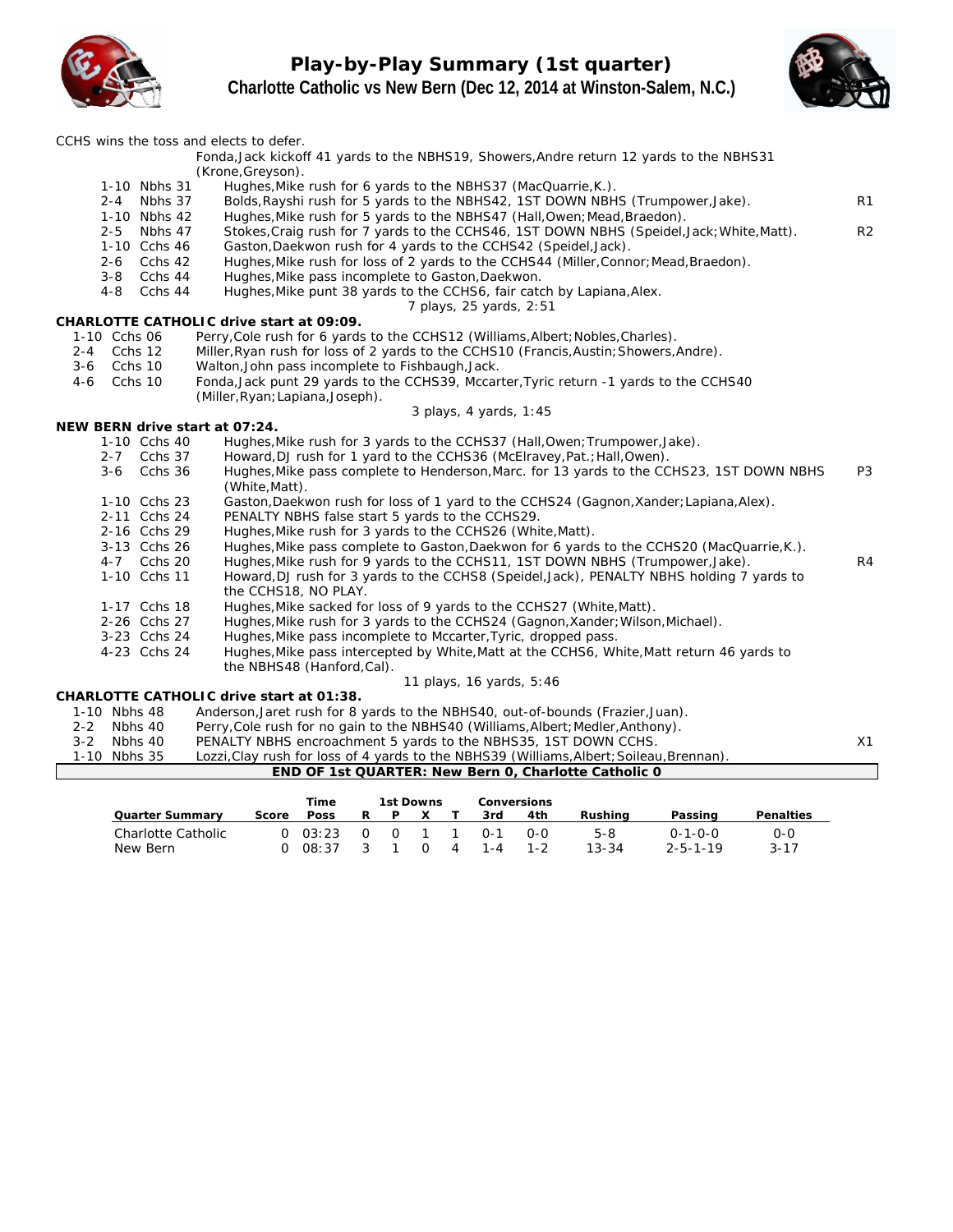

### **Quickie Statistics (1st quarter) Charlotte Catholic vs New Bern (Dec 12, 2014 at Winston-Salem, N.C.)**



|                                  | <b>CCHS</b> | <b>NBHS</b> |
|----------------------------------|-------------|-------------|
| Score                            | Ω           | ∩           |
| <b>FIRST DOWNS</b>               | 1           | 4           |
| RUSHES-YARDS (NET)               | $5 - 8$     | $13 - 34$   |
| PASSING YDS (NET)                | O           | 19          |
| Passes Att-Comp-Int              | $1 - 0 - 0$ | $5 - 2 - 1$ |
| <b>TOTAL OFFENSE PLAYS-YARDS</b> | $6 - 8$     | $18 - 53$   |
| <b>Fumble Returns-Yards</b>      | $0 - 0$     | $O - O$     |
| Punt Returns-Yards               | $0 - 0$     | $1 - -1$    |
| Kickoff Returns-Yards            | $O - O$     | $1 - 12$    |
| Interception Returns-Yards       | $1 - 46$    | $0 - 0$     |
| Punts (Number-Avg)               | $1 - 29.0$  | $1 - 38.0$  |
| Fumbles-Lost                     | $0 - 0$     | $0 - 0$     |
| Penalties-Yards                  | $0 - 0$     | $3 - 17$    |
| Possession Time                  | 03:23       | 08:37       |
| <b>Third-Down Conversions</b>    | $0$ of $1$  | 1 of 4      |
| <b>Fourth-Down Conversions</b>   | $0$ of $0$  | 1 of $2$    |

#### **Charlotte Catholic New Bern**

| Rushing             | No. Gain Loss  |                                  | TD<br>Net          |          | Avg<br>Lg                | Rushing                |                | No. Gain Loss |                     | Net      | <b>TD</b>   | Lq   | Avg      |
|---------------------|----------------|----------------------------------|--------------------|----------|--------------------------|------------------------|----------------|---------------|---------------------|----------|-------------|------|----------|
| Jaret Anderson      |                | 8<br>0                           | 8                  | $\Omega$ | 8<br>8.0                 | Mike Hughes            | 8              | 29            | 11                  | 18       | Ο           | 9    | 2.2      |
| Cole Perry          | $\overline{2}$ | 0<br>6                           | 6                  | 0        | 3.0<br>6                 | Craig Stokes           |                |               | O                   |          | 0           |      | 7.0      |
| Ryan Miller         |                | $\overline{2}$<br>$\mathbf 0$    | $-2$               | 0        | $-2.0$<br>0              | Rayshi Bolds           |                | 5             | $\mathsf{O}\xspace$ | 5        | $\mathsf O$ | 5    | 5.0      |
| Clay Lozzi          |                | $\overline{O}$<br>$\overline{4}$ | $-4$               | $\Omega$ | $\overline{O}$<br>$-4.0$ | Daekwon Gaston         | $\overline{2}$ | 4             | $\mathbf{1}$        | 3        | 0           | 4    | 1.5      |
| Passing             | $C - A - I$    | Yds                              | TD                 | Long     | Sack                     | Passing                | $C - A - I$    |               | Yds                 | TD       | Long        |      | Sack     |
| John Walton         | $0 - 1 - 0$    |                                  | 0<br>$\mathcal{O}$ |          | 0<br>O                   | Mike Hughes            |                | $2 - 5 - 1$   | 19                  | O        |             | 13   |          |
| Receiving           | No. Yards      |                                  | TD<br>Long         |          |                          | Receiving              |                | No. Yards     |                     | TD       | Long        |      |          |
|                     |                |                                  |                    |          |                          | Marcus Henderson       | 1              | 13            |                     | $\Omega$ | 13          |      |          |
|                     |                |                                  |                    |          |                          | Daekwon Gaston         | 1              |               | 6                   | $\Omega$ | 6           |      |          |
| Punting             | No.            | Yds                              | Avg Long           |          | TΒ<br>In20               | Punting                | No.            | Yds           | Avg                 | Long     |             | In20 | TВ       |
| Jack Fonda          |                | 29<br>29.0                       | 29                 |          | $\Omega$<br>$\Omega$     | Mike Hughes            |                | 38            | 38.0                |          | 38          |      | $\Omega$ |
| <b>Punt Returns</b> | No.            | Yards                            | TD<br>Long         |          |                          | <b>Punt Returns</b>    | No.            | Yards         |                     | TD       | Long        |      |          |
|                     |                |                                  |                    |          |                          | <b>Tyric Mccarter</b>  |                | $-1$          |                     | $\Omega$ | $\Omega$    |      |          |
| <b>Kick Returns</b> | No.            | Yards                            | TD<br>Long         |          |                          | <b>Kick Returns</b>    | No.            | Yards         |                     | TD       | Long        |      |          |
|                     |                |                                  |                    |          |                          | Andre Showers          |                | 12            |                     | $\Omega$ | 12          |      |          |
| Tackles             | UA-A           | Total                            | <b>Sacks</b>       |          | TFL                      | Tackles                | UA-A           | Total         |                     | Sacks    |             | TFL  |          |
| Matt White          | $3 - 1$        | 4                                | 1.0                |          | 1.0                      | <b>Albert Williams</b> | $0 - 3$        |               | 3                   | 0.0      |             | 0.5  |          |
| Jake Trumpower      | $2 - 1$        | 3                                | 0.0                |          | 0.0                      | Juan Frazier           | $1 - 0$        |               |                     | 0.0      |             | 0.0  |          |
| Owen Hall           | $0 - 3$        | 3                                | 0.0                |          | 0.0                      | Cal Hanford            | $1 - 0$        |               |                     | 0.0      |             | 0.0  |          |
| Keenan MacQuarri    | $2 - 0$        | $\overline{2}$                   | 0.0                |          | 0.0                      | Andre Showers          | $O - 1$        |               |                     | 0.0      |             | 0.5  |          |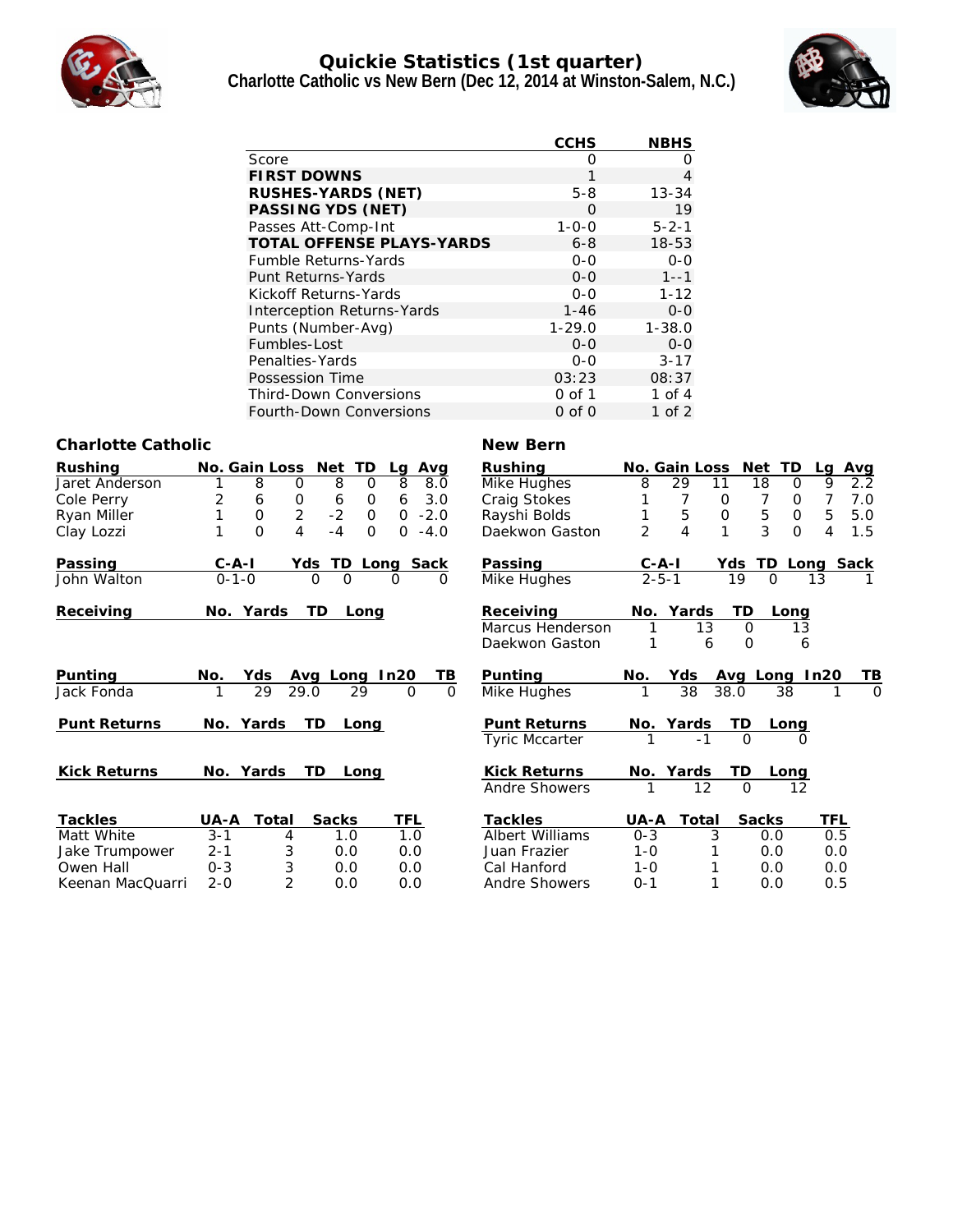

**Play-by-Play Summary (2nd quarter) Charlotte Catholic vs New Bern (Dec 12, 2014 at Winston-Salem, N.C.)**



| 2-14 Nbhs 39<br>2-14 Nbhs 39<br>3-11 Nbhs 36<br>4-11 Nbhs 36                                                              | Start of 2nd quarter, clock 12:00.<br>Miller, Ryan rush for 3 yards to the NBHS36 (McCoy, Rasheed).<br>Walton, John pass incomplete to Fishbaugh, Jack.<br>Walton, John pass incomplete to Anderson, Jaret, dropped pass.<br>6 plays, 12 yards, 2:29                                                                                                                                      |
|---------------------------------------------------------------------------------------------------------------------------|-------------------------------------------------------------------------------------------------------------------------------------------------------------------------------------------------------------------------------------------------------------------------------------------------------------------------------------------------------------------------------------------|
| NEW BERN drive start at 11:09.<br>1-10 Nbhs 36<br>1-10 Nbhs 50<br>2-9 Cchs 49<br>Cchs 43<br>$3 - 3$<br>$4 - 3$<br>Cchs 43 | R <sub>5</sub><br>Bolds, Rayshi rush for 14 yards to the 50 yardline, 1ST DOWN NBHS (Gagnon, Xander).<br>Bolds, Rayshi rush for 1 yard to the CCHS49 (Trumpower, Jake).<br>Hughes, Mike rush for 6 yards to the CCHS43 (Trumpower, Jake; Mead, Braedon).<br>Hughes, Mike pass incomplete to Bolds, Rayshi.<br>Hughes, Mike punt 38 yards to the CCHS5, downed.<br>4 plays, 21 yards, 1:52 |
| 1-10 Cchs 05                                                                                                              | CHARLOTTE CATHOLIC drive start at 09:17.<br>Anderson, Jaret rush for 6 yards to the CCHS11 (McCoy, Rasheed).                                                                                                                                                                                                                                                                              |
| Cchs 11<br>2-4                                                                                                            | Anderson, Jaret rush for 10 yards to the CCHS21, 1ST DOWN CCHS<br>R <sub>2</sub><br>(McCoy, Rasheed; Mccarter, Tyric).                                                                                                                                                                                                                                                                    |
| 1-10 Cchs 21<br>$2 - 8$<br>Cchs 23<br>Cchs 25<br>3-6                                                                      | Anderson, Jaret rush for 2 yards to the CCHS23 (Pender, Rodney; Nobles, Charles).<br>Anderson, Jaret rush for 2 yards to the CCHS25 (Showers, Andre; Tatum, Aaron).<br>PENALTY NBHS encroachment 5 yards to the CCHS30.                                                                                                                                                                   |
| Cchs 30<br>3-1<br>4-5<br>Cchs 26                                                                                          | Anderson, Jaret rush for loss of 4 yards to the CCHS26 (Borden, Cypress; Pender, Rodney).<br>Fonda, Jack punt 29 yards to the NBHS45, fair catch by McCoy, Rasheed.                                                                                                                                                                                                                       |
| NEW BERN drive start at 05:39.                                                                                            | 5 plays, 21 yards, 3:38                                                                                                                                                                                                                                                                                                                                                                   |
| 1-10 Nbhs 45                                                                                                              | Hughes, Mike rush for loss of 2 yards to the NBHS43 (McElravey, Pat.; Lapiana, Alex).                                                                                                                                                                                                                                                                                                     |
| 2-12 Nbhs 43                                                                                                              | Hughes, Mike rush for 7 yards to the 50 yardline (Hall, Owen; Gagnon, Xander).                                                                                                                                                                                                                                                                                                            |
| 3-5 Nbhs 50<br>1-10 Cchs 35                                                                                               | Hughes, Mike rush for 15 yards to the CCHS35, 1ST DOWN NBHS (Lapiana, Alex).<br>R6<br>Howard, DJ rush for 20 yards to the CCHS15, 1ST DOWN NBHS (Mead, Braedon).<br>R7                                                                                                                                                                                                                    |
| 1-10 Cchs 15                                                                                                              | Howard, DJ rush for 2 yards to the CCHS13 (McElravey, Pat.; Wilson, Michael).                                                                                                                                                                                                                                                                                                             |
| $2 - 8$<br>Cchs 13                                                                                                        | Gaston, Daekwon rush for 12 yards to the CCHS1, 1ST DOWN NBHS (Brouse, Andrew; Mead, Braedon)R8                                                                                                                                                                                                                                                                                           |
| $1-G$<br>Cchs 01<br>$1-G$<br>Cchs 03                                                                                      | Howard, DJ rush for 1 yard to the CCHSO, TOUCHDOWN, clock 02:35.<br>Martinez, Juan kick attempt good.                                                                                                                                                                                                                                                                                     |
|                                                                                                                           | New Bern 7, Charlotte Catholic 0                                                                                                                                                                                                                                                                                                                                                          |
|                                                                                                                           | 7 plays, 55 yards, 3:11                                                                                                                                                                                                                                                                                                                                                                   |
|                                                                                                                           | Martinez, Juan kickoff 57 yards to the CCHS3, Marrero, Angel return 0 yards to the CCHS3,<br>fumble by Marrero, Angel recovered by CCHS Marrero, Angel at CCHS3, Marrero, Angel for 13                                                                                                                                                                                                    |
|                                                                                                                           | yards to the CCHS16 (Pender, Rodney), PENALTY CCHS illegal block 10 yards to the CCHS6,                                                                                                                                                                                                                                                                                                   |
|                                                                                                                           | 1st and 10, CCHS ball on CCHS6.                                                                                                                                                                                                                                                                                                                                                           |
| 1-10 Cchs 06                                                                                                              | CHARLOTTE CATHOLIC drive start at 02:28.<br>Anderson, Jaret rush for 1 yard to the CCHS7 (Squires, Shamond).                                                                                                                                                                                                                                                                              |
| Cchs 07<br>$2 - 9$                                                                                                        | Perry, Cole rush for 1 yard to the CCHS8 (Frazier, Juan; Williams, Albert).                                                                                                                                                                                                                                                                                                               |
| $3 - 8$<br>Cchs 08                                                                                                        | Timeout New Bern, clock 01:19.                                                                                                                                                                                                                                                                                                                                                            |
| $3 - 8$<br>Cchs 08                                                                                                        | 3rd and 8, Walton, John sacked for loss of 8 yards to the CCHSO (Francis, Austin), PENALTY                                                                                                                                                                                                                                                                                                |
|                                                                                                                           | CCHS intentional grounding 0 yards to the CCHSO, Francis, Austin safety, clock 01:11.<br>New Bern 9, Charlotte Catholic 0                                                                                                                                                                                                                                                                 |
| $1-G$<br>Cchs 20                                                                                                          | 1st and 10, Fonda, Jack kickoff 57 yards to the NBHS23, McCoy, Rasheed return 32 yards to                                                                                                                                                                                                                                                                                                 |
|                                                                                                                           | the CCHS45 (Lapiana, Alex).                                                                                                                                                                                                                                                                                                                                                               |
| NEW BERN drive start at 01:03.                                                                                            | 3 plays, minus 6 yards, 1:25                                                                                                                                                                                                                                                                                                                                                              |
| 1-10 Cchs 45                                                                                                              | Hughes, Mike sacked for loss of 7 yards to the NBHS48 (Gagnon, Xander), PENALTY CCHS face<br>X9<br>mask 15 yards to the CCHS37, 1ST DOWN NBHS.                                                                                                                                                                                                                                            |
| 1-10 Cchs 37                                                                                                              | Hughes, Mike pass complete to Soileau, Brennan for 37 yards to the CCHS0, 1ST DOWN NBHS,<br>P <sub>10</sub><br>TOUCHDOWN, clock 00:42.                                                                                                                                                                                                                                                    |
| Cchs 03<br>1-G                                                                                                            | PENALTY CCHS encroachment declined.                                                                                                                                                                                                                                                                                                                                                       |
| Cchs 03<br>1-G                                                                                                            | Martinez, Juan kick attempt good.                                                                                                                                                                                                                                                                                                                                                         |
| Nbhs $40$<br>$1-G$                                                                                                        | New Bern 16, Charlotte Catholic 0<br>PENALTY NBHS encroachment 5 yards to the NBHS35.                                                                                                                                                                                                                                                                                                     |
|                                                                                                                           | 2 plays, 45 yards, 0:26                                                                                                                                                                                                                                                                                                                                                                   |
|                                                                                                                           | Martinez, Juan kickoff 50 yards to the CCHS15, Brigham, Jack return 18 yards to the CCHS33<br>(Frazier, Juan).                                                                                                                                                                                                                                                                            |
| 1-10 Cchs 33                                                                                                              | CHARLOTTE CATHOLIC drive start at 00:37.                                                                                                                                                                                                                                                                                                                                                  |
| Cchs 35<br>2-8                                                                                                            | Walton, John pass complete to Newman, John for 2 yards to the CCHS35 (Squires, Shamond).<br>Walton, John pass incomplete to Perry, Cole (Borden, Cypress), PENALTY NBHS holding 10 yards<br>X3                                                                                                                                                                                            |
|                                                                                                                           | to the CCHS45, 1ST DOWN CCHS, NO PLAY.                                                                                                                                                                                                                                                                                                                                                    |
| 1-10 Cchs 45                                                                                                              | Miller, Ryan rush for 3 yards to the CCHS48 (Francis, Austin; Borden, Cypress).<br>End of half, clock 00:00.                                                                                                                                                                                                                                                                              |
|                                                                                                                           | 2 plays, 15 yards, 0:37                                                                                                                                                                                                                                                                                                                                                                   |
| Cchs 48<br>$2 - 7$                                                                                                        | 2nd and 7.                                                                                                                                                                                                                                                                                                                                                                                |
|                                                                                                                           | END OF 2nd QUARTER: New Bern 16, Charlotte Catholic O                                                                                                                                                                                                                                                                                                                                     |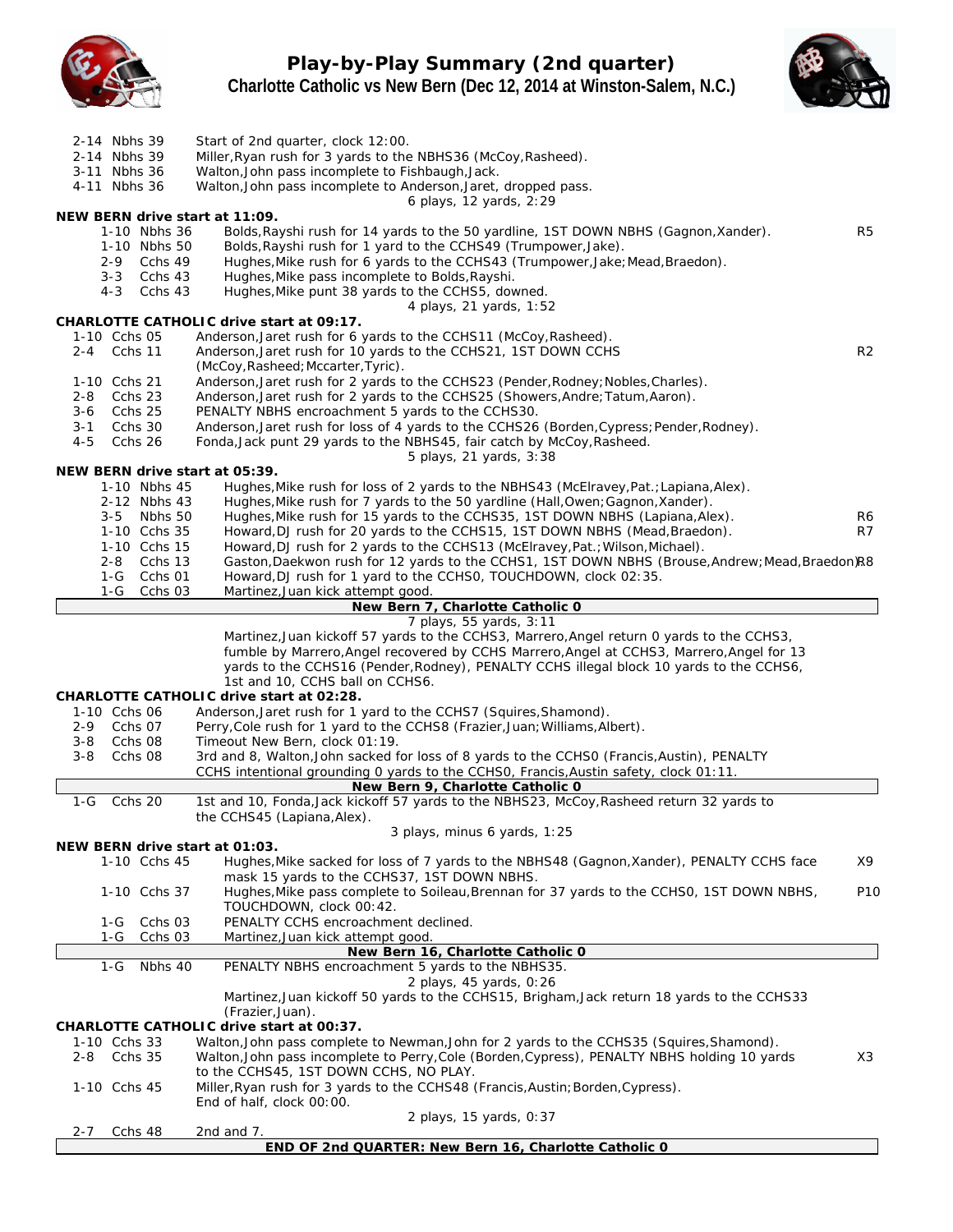

**Play-by-Play Summary (2nd quarter) Charlotte Catholic vs New Bern (Dec 12, 2014 at Winston-Salem, N.C.)**



|                                |       | Time                        |                | 1st Downs |          |   | Conversions            |            |                    |                                     |                      |
|--------------------------------|-------|-----------------------------|----------------|-----------|----------|---|------------------------|------------|--------------------|-------------------------------------|----------------------|
| Quarter Summary                | Score | Poss                        | R.             | P         | $\times$ |   | 3rd                    | 4th        | Rushina            | Passing                             | Penalties            |
| Charlotte Catholic<br>New Bern |       | 0.06:31<br>$16 \quad 05:29$ | $\overline{4}$ |           |          | 6 | 1 0 1 2 0-3<br>$1 - 2$ | ∩-1<br>റ-റ | $10 - 16$<br>11-69 | $1 - 3 - 0 - 2$<br>$1 - 2 - 0 - 37$ | $3 - 25$<br>$3 - 20$ |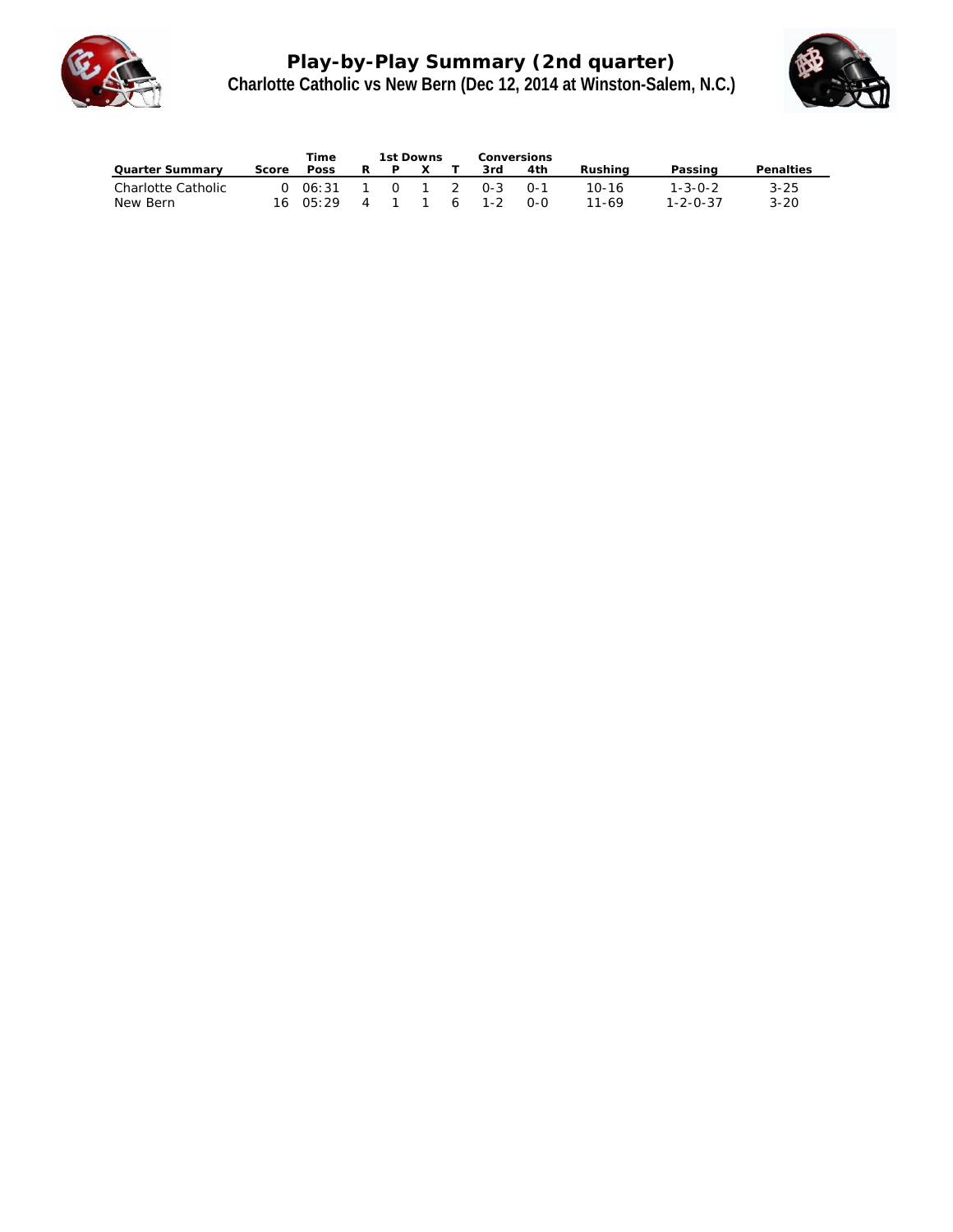

#### **Quickie Statistics (Halftime) Charlotte Catholic vs New Bern (Dec 12, 2014 at Winston-Salem, N.C.)**



|                                  | <b>CCHS</b> | <b>NBHS</b> |
|----------------------------------|-------------|-------------|
| Score                            | Ω           | 16          |
| <b>FIRST DOWNS</b>               | 3           | 10          |
| RUSHES-YARDS (NET)               | $15 - 24$   | $24 - 103$  |
| PASSING YDS (NET)                | 2           | 56          |
| Passes Att-Comp-Int              | $4 - 1 - 0$ | $7 - 3 - 1$ |
| <b>TOTAL OFFENSE PLAYS-YARDS</b> | $19 - 26$   | $31 - 159$  |
| <b>Fumble Returns-Yards</b>      | $0 - 0$     | $O - O$     |
| Punt Returns-Yards               | $O - O$     | $1 - -1$    |
| Kickoff Returns-Yards            | $2 - 31$    | $2 - 44$    |
| Interception Returns-Yards       | $1 - 46$    | $0 - 0$     |
| Punts (Number-Avg)               | $2 - 29.0$  | $2 - 38.0$  |
| Fumbles-Lost                     | $1 - 0$     | $0 - 0$     |
| Penalties-Yards                  | $3 - 25$    | $6 - 37$    |
| Possession Time                  | 09:54       | 14:06       |
| <b>Third-Down Conversions</b>    | $0$ of $4$  | $2$ of 6    |
| <b>Fourth-Down Conversions</b>   | 0 of 1      | 1 of $2$    |

#### **Charlotte Catholic New Bern**

| Rushing             | TD<br>No. Gain Loss<br>Net<br>Avg<br>Lg                                            | Rushing                 | No. Gain Loss                     | TD<br>Net                                | Avg<br>La            |
|---------------------|------------------------------------------------------------------------------------|-------------------------|-----------------------------------|------------------------------------------|----------------------|
| Jaret Anderson      | 29<br>$\overline{4}$<br>$\overline{25}$<br>$\Omega$<br>7<br>10<br>3.6              | Mike Hughes             | 13<br>57                          | 37<br>20<br>$\Omega$                     | 15<br>2.8            |
| Cole Perry          | 3<br>7<br>2.3<br>0<br>7<br>$\mathsf{O}\xspace$<br>6                                | DJ Howard               | 24<br>4                           | 24<br>$\mathbf 0$<br>1                   | 20<br>6.0            |
| Ryan Miller         | 6<br>$\overline{2}$<br>3<br>3<br>4<br>1.3<br>$\mathsf O$                           | Rayshi Bolds            | 3<br>20                           | $\mathsf O$<br>20<br>$\mathsf{O}\xspace$ | 14<br>6.7            |
| Clay Lozzi          | $\overline{O}$<br>$\overline{4}$<br>1<br>$-4$<br>$\Omega$<br>$-4.0$<br>$\Omega$    | Daekwon Gaston          | 3<br>16                           | 1<br>15<br>$\Omega$                      | 12<br>5.0            |
| Passing             | $C - A - I$<br>Yds<br>TD<br>Long Sack                                              | Passing                 | $C - A - I$                       | Yds TD                                   | Long Sack            |
| John Walton         | $1 - 4 - 0$<br>$\mathcal{D}$<br>$\mathcal{P}$<br>$\Omega$                          | Mike Hughes             | $3 - 7 - 1$                       | $\overline{56}$<br>1                     | $\overline{2}$<br>37 |
| Receiving           | TD<br>Yards<br>Long<br>No.                                                         | Receiving               | Yards<br>No.                      | TD<br>Long                               |                      |
| John Newman         | $\Omega$<br>$\mathcal{P}$                                                          | <b>Brennan Soileau</b>  | 37<br>1                           | 37<br>$\mathbf{1}$                       |                      |
|                     |                                                                                    | Marcus Henderson        | 13<br>1                           | 13<br>0                                  |                      |
|                     |                                                                                    | Daekwon Gaston          | 1<br>6                            | 6<br>$\Omega$                            |                      |
| Punting             | Avg Long In20<br>No.<br>Yds                                                        | Punting<br>TB           | No.<br>Yds                        | Avg Long                                 | In20<br>ΤB           |
| Jack Fonda          | $\overline{2}$<br>$\overline{58}$<br>29.0<br>29<br>$\Omega$                        | $\Omega$<br>Mike Hughes | $\overline{2}$<br>$\overline{76}$ | 38.0<br>38                               | $\Omega$<br>2        |
| Punt Returns        | No. Yards<br>TD<br>Long                                                            | Punt Returns            | No. Yards                         | TD<br>Long                               |                      |
|                     |                                                                                    | <b>Tyric Mccarter</b>   | $-1$                              | $\Omega$<br>$\Omega$                     |                      |
| Kick Returns        | TD<br>No. Yards<br>Long                                                            | Kick Returns            | No. Yards                         | TD<br>Long                               |                      |
| Angel Marrero       | $\overline{O}$<br>13<br>13<br>1                                                    | Andre Showers           | 12<br>1                           | $\mathbf{O}$<br>12                       |                      |
| Jack Brigham        | 18<br>$\overline{O}$<br>18<br>1                                                    | Rasheed McCoy           | 32                                | 32<br>$\mathbf 0$                        |                      |
| Tackles             | Total<br><b>Sacks</b><br>UA-A<br>TFL                                               | Tackles                 | UA-A<br>Total                     | Sacks                                    | TFL                  |
| Jake Trumpower      | $3 - 2$<br>5<br>0.0<br>0.0                                                         | Albert Williams         | $O - 4$<br>4                      | 0.0                                      | 0.5                  |
| Xander Gagnon       | $2 - 3$<br>5<br>1.5<br>1.0                                                         | Juan Frazier            | 3<br>$2 - 1$                      | 0.0                                      | 0.0                  |
| <b>Braedon Mead</b> | 5<br>$1 - 4$<br>0.5<br>0.0                                                         | Rasheed McCoy           | 3<br>$2 - 1$                      | 0.0                                      | 0.0                  |
| Matt White          | $3 - 1$<br>4<br>1.0<br>1.0                                                         | Rodney Pender           | 3<br>$1 - 2$                      | 0.0                                      | 0.5                  |
| Time<br>Qtr         | Scoring Play                                                                       |                         |                                   |                                          | V-H                  |
| 02:35<br>2nd        | NBHS - DJ Howard 1 yd run (Juan Martinez kick), 7-55 3:11                          |                         |                                   |                                          | $0 - 7$              |
| 01:11               | NBHS - Austin Francis safety                                                       |                         |                                   |                                          | $0 - 9$              |
| 00:42               | NBHS - Brennan Soileau 37 yd pass from Mike Hughes (Juan Martinez kick), 2-45 0:26 |                         |                                   |                                          | $0 - 16$             |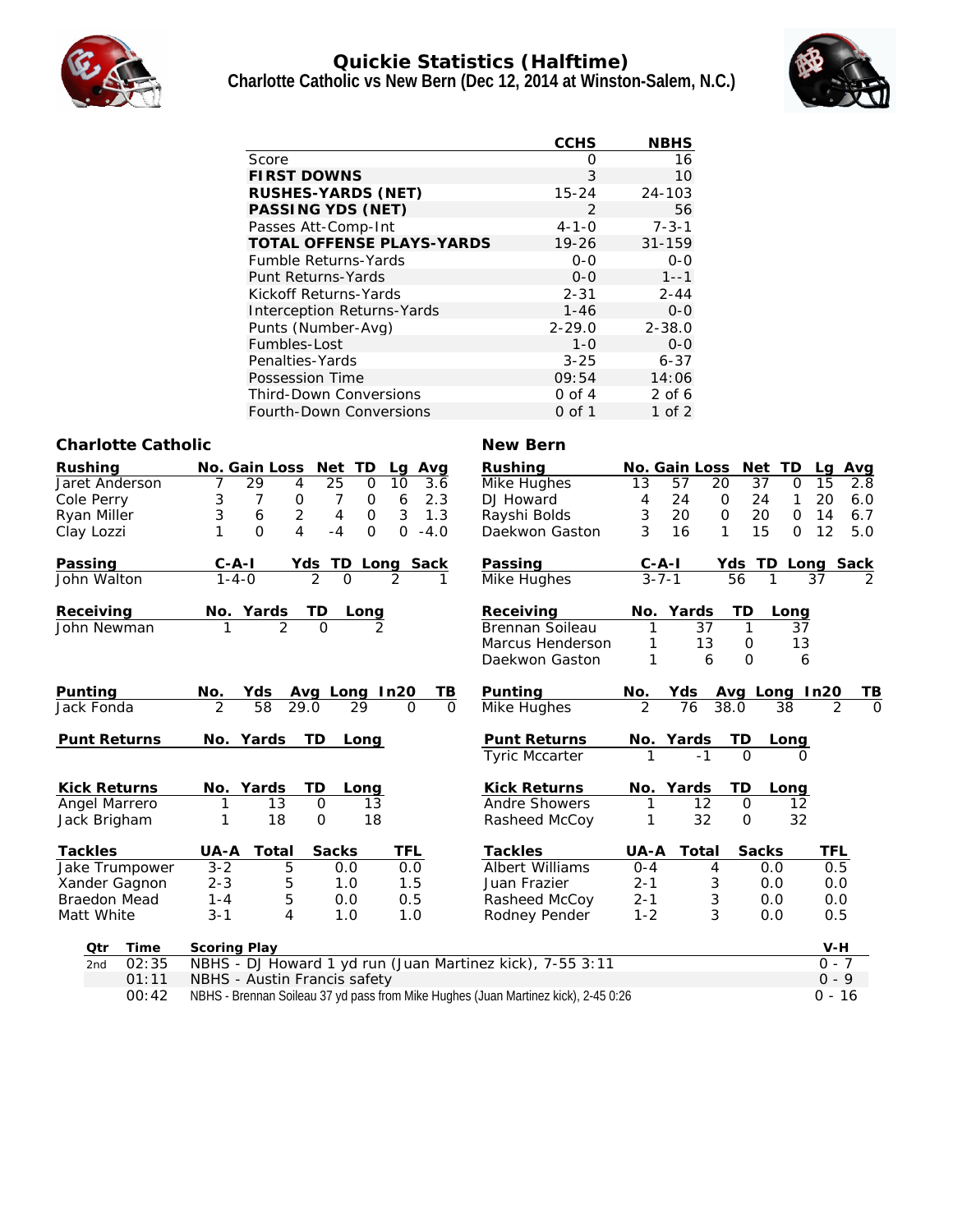

**Play-by-Play Summary (3rd quarter) Charlotte Catholic vs New Bern (Dec 12, 2014 at Winston-Salem, N.C.)**



|         |                                                | Start of 3rd quarter, clock 12:00, NBHS ball on NBHS40.                                           |            |                                                                                                    |        |                  |                   |   |                |                                   |                                                                                                                                                                 | Martinez, Juan kickoff 53 yards to the CCHS7, Anderson, Jaret return 17 yards to the CCHS24 |                       |                 |
|---------|------------------------------------------------|---------------------------------------------------------------------------------------------------|------------|----------------------------------------------------------------------------------------------------|--------|------------------|-------------------|---|----------------|-----------------------------------|-----------------------------------------------------------------------------------------------------------------------------------------------------------------|---------------------------------------------------------------------------------------------|-----------------------|-----------------|
|         |                                                |                                                                                                   |            | (Laureigh, Pat.; Lockett, Trekel).                                                                 |        |                  |                   |   |                |                                   |                                                                                                                                                                 |                                                                                             |                       |                 |
|         | CHARLOTTE CATHOLIC drive start at 11:54.       |                                                                                                   |            |                                                                                                    |        |                  |                   |   |                |                                   |                                                                                                                                                                 |                                                                                             |                       |                 |
|         | 1-10 Cchs 24                                   |                                                                                                   |            |                                                                                                    |        |                  |                   |   |                |                                   | Perry, Cole rush for 5 yards to the CCHS29 (Borden, Cypress; Tatum, Aaron).                                                                                     |                                                                                             |                       |                 |
|         | 2-5 Cchs 29<br>1-10 Cchs 35                    |                                                                                                   |            |                                                                                                    |        |                  |                   |   |                |                                   | Perry, Cole rush for 6 yards to the CCHS35, 1ST DOWN CCHS (Williams, Albert).<br>Perry, Cole rush for 9 yards to the CCHS44 (Borden, Cypress; Mccarter, Tyric). |                                                                                             |                       | R4              |
| 2-1     | Cchs 44                                        |                                                                                                   |            |                                                                                                    |        |                  |                   |   |                |                                   |                                                                                                                                                                 | Perry, Cole rush for 4 yards to the CCHS48, 1ST DOWN CCHS (Squires, Shamond; Tatum, Aaron). |                       | R5              |
|         | 1-10 Cchs 48                                   | Perry, Cole rush for 5 yards to the NBHS47 (McCoy, Rasheed).                                      |            |                                                                                                    |        |                  |                   |   |                |                                   |                                                                                                                                                                 |                                                                                             |                       |                 |
| $2 - 5$ | Nbhs 47                                        | Perry, Cole rush for 2 yards to the NBHS45 (Francis, Austin).                                     |            |                                                                                                    |        |                  |                   |   |                |                                   |                                                                                                                                                                 |                                                                                             |                       |                 |
| $3 - 3$ | Nbhs 45                                        | Miller, Ryan rush for loss of 2 yards to the NBHS47 (Mccarter, Tyric).                            |            |                                                                                                    |        |                  |                   |   |                |                                   |                                                                                                                                                                 |                                                                                             |                       |                 |
| $4 - 5$ | Nbhs 47                                        |                                                                                                   |            |                                                                                                    |        |                  |                   |   |                | 7 plays, 29 yards, 4:16           | Fonda, Jack punt 32 yards to the NBHS15, fair catch by Mccarter, Tyric.                                                                                         |                                                                                             |                       |                 |
|         | NEW BERN drive start at 07:38.                 |                                                                                                   |            |                                                                                                    |        |                  |                   |   |                |                                   |                                                                                                                                                                 |                                                                                             |                       |                 |
|         | 1-10 Nbhs 15                                   |                                                                                                   |            |                                                                                                    |        |                  |                   |   |                |                                   |                                                                                                                                                                 | Stokes, Craig rush for 9 yards to the NBHS24 (Brouse, Andrew; Mead, Braedon), PENALTY NBHS  |                       |                 |
|         |                                                |                                                                                                   |            | holding 6 yards to the NBHS9, NO PLAY.                                                             |        |                  |                   |   |                |                                   |                                                                                                                                                                 |                                                                                             |                       |                 |
|         | 1-16 Nbhs 09                                   |                                                                                                   |            |                                                                                                    |        |                  |                   |   |                |                                   | Howard, DJ rush for loss of 2 yards to the NBHS7 (Hall, Owen; Wilson, Michael).                                                                                 |                                                                                             |                       |                 |
|         | 2-18 Nbhs 07<br>2-21 Nbhs 04                   |                                                                                                   |            | PENALTY NBHS false start 3 yards to the NBHS4.<br>Hughes, Mike pass incomplete to Gaston, Daekwon. |        |                  |                   |   |                |                                   |                                                                                                                                                                 |                                                                                             |                       |                 |
|         | 3-21 Nbhs 04                                   |                                                                                                   |            |                                                                                                    |        |                  |                   |   |                |                                   |                                                                                                                                                                 | Hughes, Mike rush for 12 yards to the NBHS16 (Mead, Braedon), PENALTY CCHS face mask 15     |                       | X11             |
|         |                                                |                                                                                                   |            | yards to the NBHS31, 1ST DOWN NBHS.                                                                |        |                  |                   |   |                |                                   |                                                                                                                                                                 |                                                                                             |                       |                 |
|         | 1-10 Nbhs 31                                   | 1st and 10.                                                                                       |            |                                                                                                    |        |                  |                   |   |                |                                   |                                                                                                                                                                 |                                                                                             |                       |                 |
|         | 1-10 Nbhs 31                                   |                                                                                                   |            |                                                                                                    |        |                  |                   |   |                |                                   |                                                                                                                                                                 | Hughes, Mike pass complete to Mccarter, Tyric for 17 yards to the NBHS48, 1ST DOWN NBHS     |                       | P12             |
|         |                                                |                                                                                                   |            | (Mead, Braedon; Gagnon, Xander).                                                                   |        |                  |                   |   |                |                                   |                                                                                                                                                                 |                                                                                             |                       |                 |
|         | 1-10 Nbhs 48                                   |                                                                                                   |            |                                                                                                    |        |                  |                   |   |                |                                   | Hughes, Mike recovered by CCHS MacQuarrie, K. at 50 yardline.                                                                                                   | Hughes, Mike rush for 1 yard to the NBHS49, fumble forced by Mead, Braedon, fumble by       |                       |                 |
|         |                                                |                                                                                                   |            |                                                                                                    |        |                  |                   |   |                | 5 plays, 35 yards, 2:15           |                                                                                                                                                                 |                                                                                             |                       |                 |
|         | CHARLOTTE CATHOLIC drive start at 05:23.       |                                                                                                   |            |                                                                                                    |        |                  |                   |   |                |                                   |                                                                                                                                                                 |                                                                                             |                       |                 |
|         | 1-10 Cchs 50                                   | Perry, Cole rush for 8 yards to the NBHS42 (Nobles, Charles).                                     |            |                                                                                                    |        |                  |                   |   |                |                                   |                                                                                                                                                                 |                                                                                             |                       |                 |
| $2 - 2$ | Nbhs 42                                        |                                                                                                   |            |                                                                                                    |        |                  |                   |   |                |                                   | Anderson, Jaret rush for 1 yard to the NBHS41 (Williams, Albert; Squires, Shamond).                                                                             |                                                                                             |                       |                 |
| 3-1     | Nbhs 41                                        | Perry, Cole rush for 6 yards to the NBHS35, 1ST DOWN CCHS (Borden, Cypress).                      |            |                                                                                                    |        |                  |                   |   |                |                                   |                                                                                                                                                                 |                                                                                             |                       | R6              |
|         |                                                |                                                                                                   |            |                                                                                                    |        |                  |                   |   |                |                                   |                                                                                                                                                                 |                                                                                             |                       |                 |
|         | 1-10 Nbhs 35                                   |                                                                                                   |            |                                                                                                    |        |                  |                   |   |                |                                   |                                                                                                                                                                 | Anderson, Jaret rush for 35 yards to the NBHS0, 1ST DOWN CCHS, TOUCHDOWN, clock 03:36.      |                       | R7              |
|         | 1-G Nbhs 03                                    | PENALTY NBHS substitution infraction declined.                                                    |            |                                                                                                    |        |                  |                   |   |                |                                   |                                                                                                                                                                 |                                                                                             |                       |                 |
| $1-G$   | Nbhs 03                                        | Baeza, Marco kick attempt good.                                                                   |            |                                                                                                    |        |                  |                   |   |                | New Bern 16, Charlotte Catholic 7 |                                                                                                                                                                 |                                                                                             |                       |                 |
|         |                                                |                                                                                                   |            |                                                                                                    |        |                  |                   |   |                | 4 plays, 50 yards, 1:56           |                                                                                                                                                                 |                                                                                             |                       |                 |
|         |                                                |                                                                                                   |            |                                                                                                    |        |                  |                   |   |                |                                   |                                                                                                                                                                 | Fonda, Jack kickoff 56 yards to the NBHS4, McCoy, Rasheed return 20 yards to the NBHS24,    |                       |                 |
|         |                                                |                                                                                                   |            |                                                                                                    |        |                  |                   |   |                |                                   |                                                                                                                                                                 | fumble forced by Boll, Josh, fumble by McCoy, Rasheed recovered by NBHS McCoy, Rasheed at   |                       |                 |
|         |                                                | NBHS24.                                                                                           |            |                                                                                                    |        |                  |                   |   |                |                                   |                                                                                                                                                                 |                                                                                             |                       |                 |
|         | NEW BERN drive start at 03:27.<br>1-10 Nbhs 24 |                                                                                                   |            |                                                                                                    |        |                  |                   |   |                |                                   | Gaston, Daekwon rush for 6 yards to the NBHS30 (Speidel, Jack).                                                                                                 |                                                                                             |                       |                 |
|         | 2-4 Nbhs 30                                    |                                                                                                   |            | Hughes, Mike rush for 3 yards to the NBHS33 (White, Matt).                                         |        |                  |                   |   |                |                                   |                                                                                                                                                                 |                                                                                             |                       |                 |
|         | $3 - 1$<br>Nbhs 33                             |                                                                                                   |            |                                                                                                    |        |                  |                   |   |                |                                   | Hughes, Mike rush for 7 yards to the NBHS40, 1ST DOWN NBHS (White, Matt).                                                                                       |                                                                                             |                       | R <sub>13</sub> |
|         | 1-10 Nbhs 40                                   |                                                                                                   |            |                                                                                                    |        |                  |                   |   |                |                                   | Hughes, Mike sacked for loss of 1 yard to the NBHS39 (McElravey, Pat.).                                                                                         |                                                                                             |                       |                 |
|         | 2-11 Nbhs 39                                   |                                                                                                   |            |                                                                                                    |        |                  |                   |   |                |                                   | Hughes, Mike rush for 1 yard to the NBHS40 (Hall, Owen; MacQuarrie, K.).                                                                                        |                                                                                             |                       |                 |
|         | 3-10 Nbhs 40                                   |                                                                                                   |            |                                                                                                    |        |                  |                   |   |                |                                   |                                                                                                                                                                 | Hughes, Mike pass complete to McCoy, Rasheed for 60 yards to the CCHS0, 1ST DOWN NBHS,      |                       | P14             |
|         |                                                |                                                                                                   |            | TOUCHDOWN, clock 00:48.                                                                            |        |                  |                   |   |                |                                   |                                                                                                                                                                 |                                                                                             |                       |                 |
|         | Cchs 03<br>1-G                                 |                                                                                                   |            | Martinez, Juan kick attempt good.                                                                  |        |                  |                   |   |                | New Bern 23, Charlotte Catholic 7 |                                                                                                                                                                 |                                                                                             |                       |                 |
|         |                                                |                                                                                                   |            |                                                                                                    |        |                  |                   |   |                | 6 plays, 76 yards, 2:47           |                                                                                                                                                                 |                                                                                             |                       |                 |
|         |                                                |                                                                                                   |            |                                                                                                    |        |                  |                   |   |                |                                   |                                                                                                                                                                 | Martinez, Juan kickoff 52 yards to the CCHS8, Anderson, Jaret return 24 yards to the CCHS32 |                       |                 |
|         |                                                | (Frazier,Juan).                                                                                   |            |                                                                                                    |        |                  |                   |   |                |                                   |                                                                                                                                                                 |                                                                                             |                       |                 |
|         | CHARLOTTE CATHOLIC drive start at 00:40.       |                                                                                                   |            |                                                                                                    |        |                  |                   |   |                |                                   |                                                                                                                                                                 |                                                                                             |                       |                 |
|         | 1-10 Cchs 32                                   |                                                                                                   |            |                                                                                                    |        |                  |                   |   |                |                                   | Anderson, Jaret rush for 4 yards to the CCHS36 (McCoy, Rasheed; Nobles, Charles).                                                                               |                                                                                             |                       |                 |
| 2-6     | Cchs 36                                        | Miller, Ryan rush for 8 yards to the CCHS44, 1ST DOWN CCHS<br>(Borden, Cypress; Squires, Shamond) |            |                                                                                                    |        |                  |                   |   |                |                                   |                                                                                                                                                                 |                                                                                             |                       | R8              |
|         |                                                |                                                                                                   |            |                                                                                                    |        |                  |                   |   |                |                                   | END OF 3rd QUARTER: New Bern 23, Charlotte Catholic 7                                                                                                           |                                                                                             |                       |                 |
|         |                                                |                                                                                                   |            |                                                                                                    |        |                  |                   |   |                |                                   |                                                                                                                                                                 |                                                                                             |                       |                 |
|         |                                                |                                                                                                   |            | Time                                                                                               | R      | P                | 1st Downs         | Τ |                | Conversions                       |                                                                                                                                                                 |                                                                                             |                       |                 |
|         | Quarter Summary<br>Charlotte Catholic          |                                                                                                   | Score<br>7 | Poss                                                                                               |        |                  | Х                 | 5 | 3rd<br>$1 - 2$ | 4th<br>$0-0$                      | Rushing<br>13-91                                                                                                                                                | Passing<br>$0 - 0 - 0 - 0$                                                                  | Penalties<br>$1 - 15$ |                 |
|         | New Bern                                       |                                                                                                   | 7          | 06:52<br>05:02                                                                                     | 5<br>1 | $\mathbf 0$<br>2 | $\mathsf{O}$<br>1 | 4 | $2 - 2$        | $0-0$                             | $8 - 28$                                                                                                                                                        | $2 - 3 - 0 - 77$                                                                            | $2 - 9$               |                 |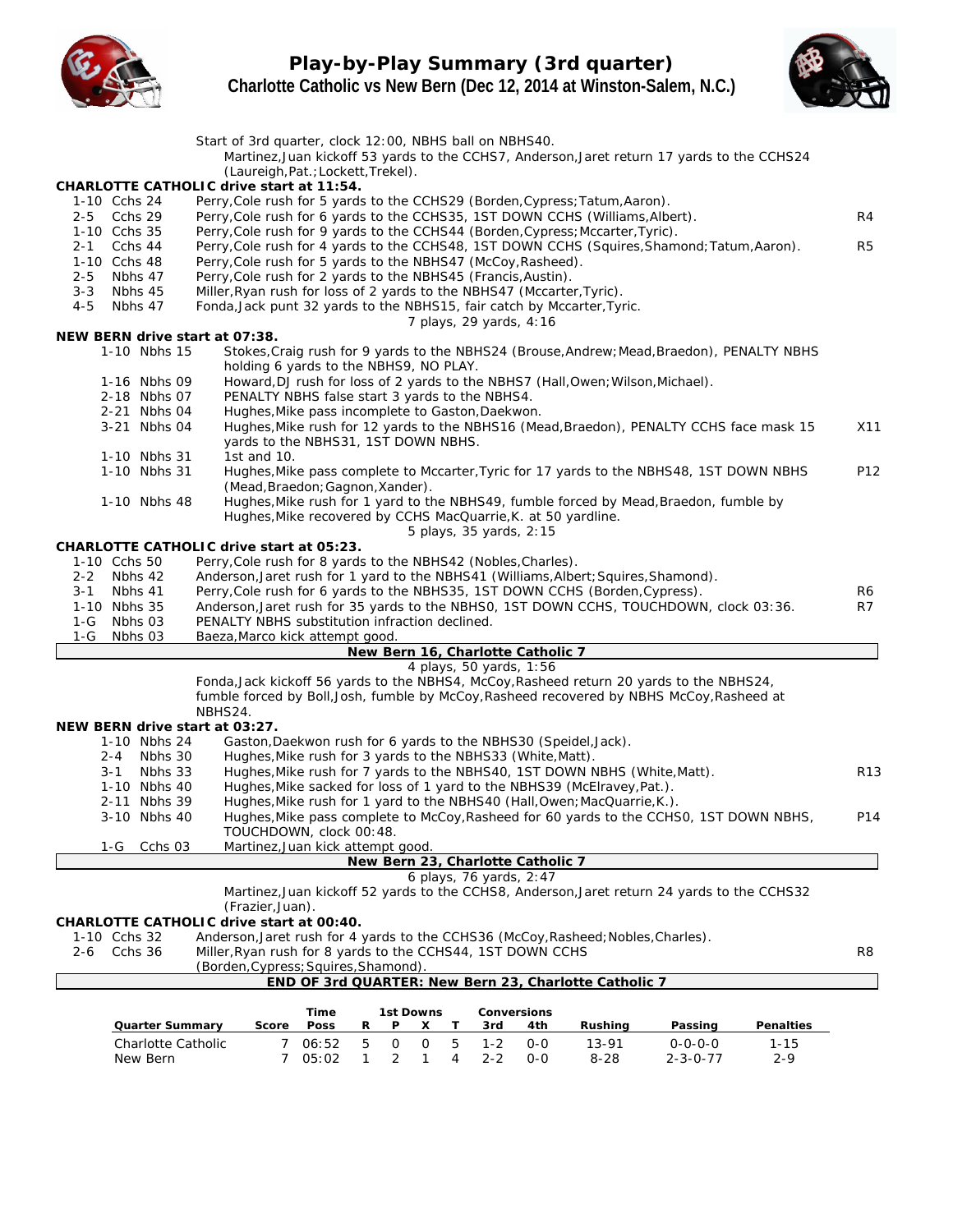

### **Quickie Statistics (3rd quarter) Charlotte Catholic vs New Bern (Dec 12, 2014 at Winston-Salem, N.C.)**



|                                  | CCHS        | <b>NBHS</b>  |
|----------------------------------|-------------|--------------|
| Score                            | 7           | 23           |
| <b>FIRST DOWNS</b>               | 8           | 14           |
| RUSHES-YARDS (NET)               | 28-115      | $32 - 131$   |
| PASSING YDS (NET)                | 2           | 133          |
| Passes Att-Comp-Int              | $4 - 1 - 0$ | $10 - 5 - 1$ |
| <b>TOTAL OFFENSE PLAYS-YARDS</b> | $32 - 117$  | $42 - 264$   |
| <b>Fumble Returns-Yards</b>      | $0 - 0$     | $O - O$      |
| Punt Returns-Yards               | $O - O$     | $1 - -1$     |
| Kickoff Returns-Yards            | $4 - 72$    | $3 - 64$     |
| Interception Returns-Yards       | $1 - 46$    | $0 - 0$      |
| Punts (Number-Avg)               | $3 - 30.0$  | $2 - 38.0$   |
| Fumbles-Lost                     | $1 - 0$     | $2 - 1$      |
| Penalties-Yards                  | $4 - 40$    | $8 - 46$     |
| Possession Time                  | 16:46       | 19:08        |
| Third-Down Conversions           | $1$ of 6    | 4 of 8       |
| <b>Fourth-Down Conversions</b>   | 0 of 1      | 1 of $2$     |

#### **Charlotte Catholic New Bern**

| Rushing                            | Net<br>TD<br>No. Gain Loss<br>Avg<br>Lg                                            | Rushing               | No. Gain Loss             | Net<br>TD             | <u>Avg</u><br>La    |
|------------------------------------|------------------------------------------------------------------------------------|-----------------------|---------------------------|-----------------------|---------------------|
| Jaret Anderson                     | 69<br>1<br>35<br>10<br>$\overline{4}$<br>65<br>6.5                                 | Mike Hughes           | 19<br>82<br>21            | 61<br>$\Omega$        | 3.2<br>15           |
| Cole Perry                         | 52<br>52<br>11<br>9<br>4.7<br>$\mathbf 0$<br>$\mathsf{O}$                          | DJ Howard             | $\overline{2}$<br>5<br>24 | 22<br>1               | 20<br>4.4           |
| Ryan Miller                        | 8<br>2.0<br>5<br>14<br>10<br>$\mathbf{O}$<br>4                                     | Daekwon Gaston        | $\mathbf{1}$<br>22<br>4   | 21<br>$\mathsf{O}$    | 5.2<br>12           |
| Clay Lozzi                         | $\Omega$<br>1<br>$\Omega$<br>4<br>$-4$<br>$\Omega$<br>$-4.0$                       | Rayshi Bolds          | 3<br>20<br>$\Omega$       | 20<br>$\Omega$        | 14<br>6.7           |
| Passing                            | $C-A-I$<br>Yds<br>TD<br>Long Sack                                                  | Passing               | $C-A-I$                   | Yds TD                | <b>Sack</b><br>Long |
| John Walton                        | $1 - 4 - 0$<br>$\overline{2}$<br>$\Omega$<br>2<br>1                                | <b>Mike Hughes</b>    | $\overline{5-10-1}$       | $\overline{2}$<br>133 | 3<br>60             |
| Receiving                          | No. Yards<br>TD.<br><u>Long</u>                                                    | Receiving             | Yards<br>No.              | TD<br>Long            |                     |
| John Newman                        | $\mathfrak{D}$<br>$\Omega$<br>$\mathcal{P}$                                        | Rasheed McCoy         | 1<br>60                   | $\mathbf{1}$<br>60    |                     |
|                                    |                                                                                    | Brennan Soileau       | 37                        | 37<br>1               |                     |
|                                    |                                                                                    | <b>Tyric Mccarter</b> | 17<br>1                   | 17<br>0               |                     |
|                                    |                                                                                    | Marcus Henderson      | 13<br>1                   | $\Omega$<br>13        |                     |
| Punting                            | Yds<br>Avg Long In20<br>TВ<br>N <u>o.</u>                                          | Punting               | Yds<br>No.                | Avg Long In20         | ΤB                  |
| Jack Fonda                         | $\overline{3}$<br>90<br>30.0<br>32<br>$\Omega$<br>1                                | Mike Hughes           | $\overline{2}$<br>76      | 38.0<br>38            | O<br>2              |
| Punt Returns                       | No. Yards<br>TD<br>Long                                                            | Punt Returns          | No. Yards                 | ТD<br>Long            |                     |
|                                    |                                                                                    | <b>Tyric Mccarter</b> |                           | $\Omega$              |                     |
| <b>Kick Returns</b>                | No. Yards<br>TD<br>Long                                                            | <b>Kick Returns</b>   | Yards<br>No.              | TD<br>Long            |                     |
| Jaret Anderson                     | 2<br>41<br>$\mathsf{O}$<br>24                                                      | Rasheed McCoy         | 52<br>$\overline{2}$      | $\mathbf{O}$<br>32    |                     |
| Jack Brigham                       | 18<br>$\Omega$<br>18<br>1                                                          | Andre Showers         | 12<br>1                   | 12<br>$\mathbf{O}$    |                     |
| Tackles                            | Sacks<br>Total<br>TFL<br>UA-A                                                      | Tackles               | Total<br>UA-A             | Sacks                 | TFL                 |
| <b>Braedon Mead</b>                | 8<br>0.5<br>$3 - 5$<br>0.0                                                         | Cypress Borden        | $1 - 5$<br>6              | 0.0                   | 0.5                 |
| Matt White                         | 1.0<br>$5 - 1$<br>1.0<br>6                                                         | Albert Williams       | $1 - 5$<br>6              | 0.0                   | 0.5                 |
| Xander Gagnon                      | $2 - 4$<br>1.5<br>1.0<br>6                                                         | Rasheed McCoy         | 5<br>$3 - 2$              | 0.0                   | 0.0                 |
| Owen Hall                          | $0 - 6$<br>6<br>0.0<br>0.5                                                         | Sha'mond Squires      | 5<br>$2 - 3$              | 0.0                   | 0.0                 |
|                                    | Scoring Play                                                                       |                       |                           |                       | $V-H$               |
| <b>Time</b><br>Otr<br>02:35<br>2nd | NBHS - DJ Howard 1 yd run (Juan Martinez kick), 7-55 3:11                          |                       |                           |                       | $0 - 7$             |
| 01:11                              | NBHS - Austin Francis safety                                                       |                       |                           |                       | $0 - 9$             |
| 00:42                              | NBHS - Brennan Soileau 37 yd pass from Mike Hughes (Juan Martinez kick), 2-45 0:26 |                       |                           |                       | $0 - 16$            |
|                                    |                                                                                    |                       |                           |                       |                     |

3rd 03:36 CCHS - Jaret Anderson 35 yd run (Marco Baeza kick), 4-50 1:56 7 - 16 00:48 NBHS - Rasheed McCoy 60 yd pass from Mike Hughes (Juan Martinez kick), 6-76 2:47 7 - 23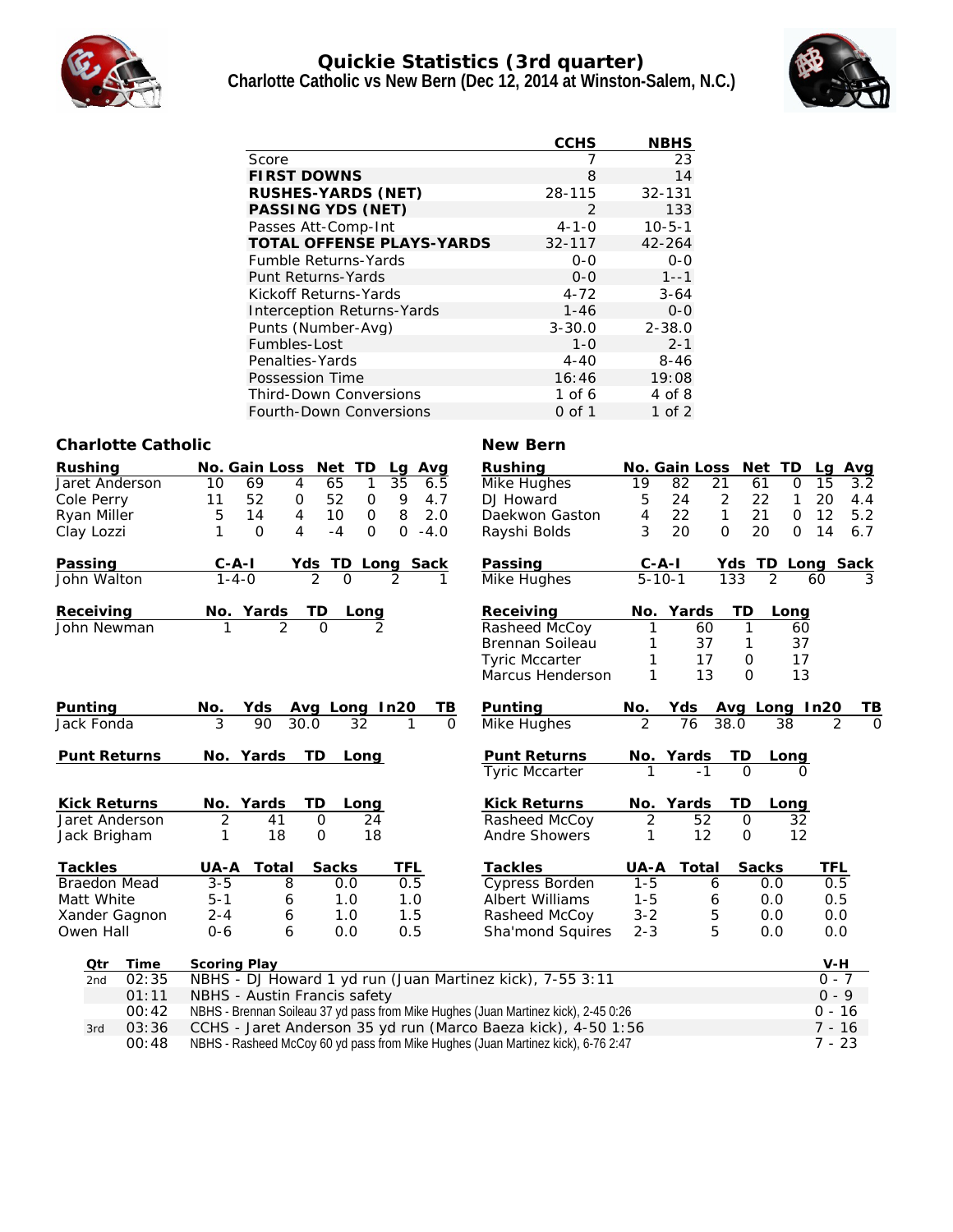

# **Play-by-Play Summary (4th quarter) Charlotte Catholic vs New Bern (Dec 12, 2014 at Winston-Salem, N.C.)**



|                  | 1-10 Cchs 44<br>1-10 Cchs 44             |                  |                      | Start of 4th quarter, clock 12:00.                                                                                          |                |              |             |                |             |                                                                |                                                                                                                                                     | Anderson, Jaret rush for 9 yards to the NBHS47, out-of-bounds (McCoy, Rasheed), PENALTY      |           | X9              |
|------------------|------------------------------------------|------------------|----------------------|-----------------------------------------------------------------------------------------------------------------------------|----------------|--------------|-------------|----------------|-------------|----------------------------------------------------------------|-----------------------------------------------------------------------------------------------------------------------------------------------------|----------------------------------------------------------------------------------------------|-----------|-----------------|
|                  |                                          |                  |                      |                                                                                                                             |                |              |             |                |             |                                                                |                                                                                                                                                     | NBHS face mask declined, PENALTY NBHS personal foul 15 yards to the NBHS32, 1ST DOWN CCHS.   |           |                 |
|                  | 1-10 Nbhs 32                             | 1st and $10$ .   |                      |                                                                                                                             |                |              |             |                |             |                                                                |                                                                                                                                                     |                                                                                              |           |                 |
| $2 - 1$          | 1-10 Nbhs 32<br>Nbhs 23                  |                  |                      | Miller, Ryan rush for 9 yards to the NBHS23 (Soileau, Brennan).                                                             |                |              |             |                |             |                                                                | Miller, Ryan rush for no gain to the NBHS23 (Benjamin, Nyjhai; Pender, Rodney).                                                                     |                                                                                              |           |                 |
| $3 - 1$          | Nbhs 23                                  |                  |                      |                                                                                                                             |                |              |             |                |             |                                                                | PENALTY NBHS encroachment 5 yards to the NBHS18, 1ST DOWN CCHS.                                                                                     |                                                                                              |           | X <sub>10</sub> |
|                  | 1-10 Nbhs 18                             |                  |                      | Perry, Cole rush for 5 yards to the NBHS13 (Tatum, Aaron).                                                                  |                |              |             |                |             |                                                                |                                                                                                                                                     |                                                                                              |           |                 |
| $2 - 5$          | Nbhs 13                                  |                  |                      |                                                                                                                             |                |              |             |                |             |                                                                | Anderson, Jaret rush for 4 yards to the NBHS9 (Squires, Shamond; Tatum, Aaron).                                                                     |                                                                                              |           |                 |
| $3 - 1$          | Nbhs 09                                  |                  |                      |                                                                                                                             |                |              |             |                |             |                                                                | Perry, Cole rush for 6 yards to the NBHS3, 1ST DOWN CCHS (Benjamin, Nyjhai).                                                                        |                                                                                              |           | R11             |
| $1-G$<br>$2 - G$ | Nbhs 03<br>Nbhs 01                       |                  |                      |                                                                                                                             |                |              |             |                |             |                                                                | Perry, Cole rush for 2 yards to the NBHS1 (Tatum, Aaron; Squires, Shamond).<br>Perry, Cole rush for loss of 1 yard to the NBHS2 (Soileau, Brennan). |                                                                                              |           |                 |
| $3-G$            | Nbhs 02                                  |                  |                      | Timeout New Bern, clock 08:02.                                                                                              |                |              |             |                |             |                                                                |                                                                                                                                                     |                                                                                              |           |                 |
| $3-G$            | Nbhs 02                                  |                  |                      |                                                                                                                             |                |              |             |                |             |                                                                | Anderson, Jaret rush for 2 yards to the NBHSO, TOUCHDOWN, clock 07:58.                                                                              |                                                                                              |           |                 |
| 1-G              | Nbhs 03                                  |                  |                      | Walton, John pass attempt to Anderson, Jaret good.                                                                          |                |              |             |                |             |                                                                |                                                                                                                                                     |                                                                                              |           |                 |
|                  |                                          |                  |                      |                                                                                                                             |                |              |             |                |             | New Bern 23, Charlotte Catholic 15<br>11 plays, 68 yards, 4:50 |                                                                                                                                                     |                                                                                              |           |                 |
|                  |                                          |                  |                      |                                                                                                                             |                |              |             |                |             |                                                                |                                                                                                                                                     | Fonda, Jack kickoff 59 yards to the NBHS1, McCoy, Rasheed return 29 yards to the NBHS30      |           |                 |
|                  |                                          |                  |                      |                                                                                                                             |                |              |             |                |             |                                                                |                                                                                                                                                     | (Gagnon, Xander; Boll, Josh), PENALTY NBHS personal foul 15 yards to the NBHS15, 1st and 10, |           |                 |
|                  |                                          |                  | NBHS ball on NBHS15. |                                                                                                                             |                |              |             |                |             |                                                                |                                                                                                                                                     |                                                                                              |           |                 |
|                  | NEW BERN drive start at 07:50.           |                  |                      |                                                                                                                             |                |              |             |                |             |                                                                |                                                                                                                                                     |                                                                                              |           |                 |
|                  | 1-10 Nbhs 15<br>$2 - 5$<br>Nbhs 20       |                  |                      | Howard, DJ rush for 5 yards to the NBHS20 (Gagnon, Xander).<br>Hughes, Mike pass incomplete to Stokes, Craig, dropped pass. |                |              |             |                |             |                                                                |                                                                                                                                                     |                                                                                              |           |                 |
|                  | $3 - 5$<br>Nbhs 20                       |                  |                      |                                                                                                                             |                |              |             |                |             |                                                                |                                                                                                                                                     | Hughes, Mike rush for 21 yards to the NBHS41, 1ST DOWN NBHS (Brouse, Andrew).                |           | R15             |
|                  | 1-10 Nbhs 41                             |                  |                      |                                                                                                                             |                |              |             |                |             |                                                                | Stokes, Craig rush for 4 yards to the NBHS45 (Lapiana, Alex; Gagnon, Xander).                                                                       |                                                                                              |           |                 |
|                  | $2 - 6$<br>Nbhs 45                       |                  |                      |                                                                                                                             |                |              |             |                |             |                                                                | Howard, DJ rush for 2 yards to the NBHS47 (Lapiana, Joseph; Mead, Braedon).                                                                         |                                                                                              |           |                 |
|                  | Nbhs 47<br>$3 - 4$                       |                  |                      |                                                                                                                             |                |              |             |                |             |                                                                | Hughes, Mike rush for no gain to the NBHS47 (Lapiana, Joseph; MacQuarrie, K.).                                                                      |                                                                                              |           |                 |
|                  | Nbhs 47<br>4-4                           |                  |                      |                                                                                                                             |                |              |             |                |             |                                                                |                                                                                                                                                     | Hughes, Mike punt 32 yards to the CCHS21, Miller, Ryan return 1 yards to the CCHS22          |           |                 |
|                  |                                          |                  | (Lockett, Trekel).   |                                                                                                                             |                |              |             |                |             | 6 plays, 32 yards, 3:36                                        |                                                                                                                                                     |                                                                                              |           |                 |
|                  | CHARLOTTE CATHOLIC drive start at 04:14. |                  |                      |                                                                                                                             |                |              |             |                |             |                                                                |                                                                                                                                                     |                                                                                              |           |                 |
|                  | 1-10 Cchs 22                             |                  |                      | Anderson, Jaret rush for no gain to the CCHS22 (Medler, Anthony).                                                           |                |              |             |                |             |                                                                |                                                                                                                                                     |                                                                                              |           |                 |
|                  | 2-10 Cchs 22                             |                  |                      |                                                                                                                             |                |              |             |                |             |                                                                |                                                                                                                                                     | Walton, John pass complete to Anderson, Jaret for 25 yards to the CCHS47, 1ST DOWN CCHS      |           | P12             |
|                  |                                          | (Frazier, Juan). |                      |                                                                                                                             |                |              |             |                |             |                                                                |                                                                                                                                                     |                                                                                              |           |                 |
|                  | 1-10 Cchs 47                             |                  |                      | Walton, John pass incomplete to Miller, Ryan.                                                                               |                |              |             |                |             |                                                                |                                                                                                                                                     |                                                                                              |           |                 |
|                  | 2-10 Cchs 47<br>2-15 Cchs 42             |                  |                      | PENALTY CCHS false start 5 yards to the CCHS42.                                                                             |                |              |             |                |             |                                                                | Anderson, Jaret rush for loss of 4 yards to the CCHS38 (Medler, Anthony).                                                                           |                                                                                              |           |                 |
|                  | 3-19 Cchs 38                             |                  |                      |                                                                                                                             |                |              |             |                |             |                                                                |                                                                                                                                                     | Walton, John pass incomplete to Miller, Ryan (Benjamin, Nyjhai), PENALTY NBHS roughing       |           | X13             |
|                  |                                          |                  |                      | passer 15 yards to the NBHS47, 1ST DOWN CCHS, NO PLAY.                                                                      |                |              |             |                |             |                                                                |                                                                                                                                                     |                                                                                              |           |                 |
|                  | 1-10 Nbhs 47                             |                  |                      | Walton, John pass incomplete to Perry, Cole (Mccarter, Tyric).                                                              |                |              |             |                |             |                                                                |                                                                                                                                                     |                                                                                              |           |                 |
|                  | 2-10 Nbhs 47                             |                  |                      | Walton, John pass incomplete to Perry, Cole.                                                                                |                |              |             |                |             |                                                                |                                                                                                                                                     |                                                                                              |           |                 |
|                  | 3-10 Nbhs 47<br>4-10 Nbhs 47             |                  |                      | Walton, John pass incomplete to Miller, Ryan.                                                                               |                |              |             |                |             |                                                                |                                                                                                                                                     | Walton, John pass intercepted by Squires, Shamond at the NBHS41, Squires, Shamond return 4   |           |                 |
|                  |                                          |                  |                      |                                                                                                                             |                |              |             |                |             |                                                                |                                                                                                                                                     | yards to the NBHS45 (Kowaleski, Matt), PENALTY NBHS illegal block 10 yards to the NBHS35,    |           |                 |
|                  |                                          |                  |                      | 1st and 10, NBHS ball on NBHS35.                                                                                            |                |              |             |                |             |                                                                |                                                                                                                                                     |                                                                                              |           |                 |
|                  |                                          |                  |                      |                                                                                                                             |                |              |             |                |             | 8 plays, 31 yards, 2:23                                        |                                                                                                                                                     |                                                                                              |           |                 |
|                  | NEW BERN drive start at 01:51.           |                  |                      |                                                                                                                             |                |              |             |                |             |                                                                |                                                                                                                                                     |                                                                                              |           |                 |
|                  | 1-10 Nbhs 35<br>$2 - 7$<br>Nbhs 38       |                  |                      | Timeout Charlotte Catholic, clock 01:47.                                                                                    |                |              |             |                |             |                                                                | Soileau, Brennan rush for 3 yards to the NBHS38 (White, Matt).                                                                                      |                                                                                              |           |                 |
|                  | $2 - 7$<br>Nbhs 38                       |                  |                      |                                                                                                                             |                |              |             |                |             |                                                                | Soileau, Brennan rush for 6 yards to the NBHS44 (Mead, Braedon).                                                                                    |                                                                                              |           |                 |
|                  | $3 - 1$<br>Nbhs 44                       |                  |                      | Timeout Charlotte Catholic, clock 01:38.                                                                                    |                |              |             |                |             |                                                                |                                                                                                                                                     |                                                                                              |           |                 |
|                  | $3 - 1$<br>Nbhs 44                       |                  |                      |                                                                                                                             |                |              |             |                |             |                                                                |                                                                                                                                                     | Bolds, Rayshi rush for 2 yards to the NBHS46, fumble forced by Hall, Owen, fumble by         |           | R <sub>16</sub> |
|                  |                                          |                  |                      |                                                                                                                             |                |              |             |                |             |                                                                | Bolds, Rayshi recovered by NBHS Hanford, Cal at NBHS46, 1ST DOWN NBHS.                                                                              |                                                                                              |           |                 |
|                  | 1-10 Nbhs 46                             |                  |                      |                                                                                                                             |                |              |             |                |             |                                                                | Gaston, Daekwon rush for 1 yard to the NBHS47 (Trumpower, Jake).                                                                                    |                                                                                              |           |                 |
|                  | $2 - 9$<br>Nbhs 47<br>$2 - 9$<br>Nbhs 47 |                  |                      | Timeout Charlotte Catholic, clock 01:04.                                                                                    |                |              |             |                |             |                                                                | Hughes, Mike rush for 3 yards to the 50 yardline (McElravey, Pat.).                                                                                 |                                                                                              |           |                 |
|                  | Nbhs 50<br>$3-6$                         |                  |                      | TEAM rush for loss of 5 yards to the NBHS45.                                                                                |                |              |             |                |             |                                                                |                                                                                                                                                     |                                                                                              |           |                 |
|                  |                                          |                  |                      | End of game, clock 00:00.                                                                                                   |                |              |             |                |             |                                                                |                                                                                                                                                     |                                                                                              |           |                 |
|                  |                                          |                  |                      |                                                                                                                             |                |              |             |                |             | 6 plays, 10 yards, 1:51                                        |                                                                                                                                                     |                                                                                              |           |                 |
|                  |                                          |                  |                      |                                                                                                                             |                |              |             |                |             |                                                                | FINAL SCORE: New Bern 23, Charlotte Catholic 15                                                                                                     |                                                                                              |           |                 |
|                  |                                          |                  |                      | Time                                                                                                                        |                |              | 1st Downs   |                | Conversions |                                                                |                                                                                                                                                     |                                                                                              |           |                 |
|                  | <b>Quarter Summary</b>                   |                  | Score                | Poss                                                                                                                        | R              | Ρ            | X           | Τ              | 3rd         | 4th                                                            | Rushing                                                                                                                                             | Passing                                                                                      | Penalties |                 |
|                  | Charlotte Catholic                       |                  |                      | 8 06:33                                                                                                                     | $\mathbf{1}$   | $\mathbf{1}$ | 3           | 5              | $2 - 3$     | $0 - 1$                                                        | $11 - 32$                                                                                                                                           | $1 - 6 - 1 - 25$                                                                             | $1 - 5$   |                 |
|                  | New Bern                                 |                  |                      | $0$ $05:27$                                                                                                                 | $\overline{2}$ | $\mathsf O$  | $\mathsf O$ | $\overline{2}$ | $2 - 4$     | $0-0$                                                          | $11 - 42$                                                                                                                                           | $0 - 1 - 0 - 0$                                                                              | $5 - 60$  |                 |